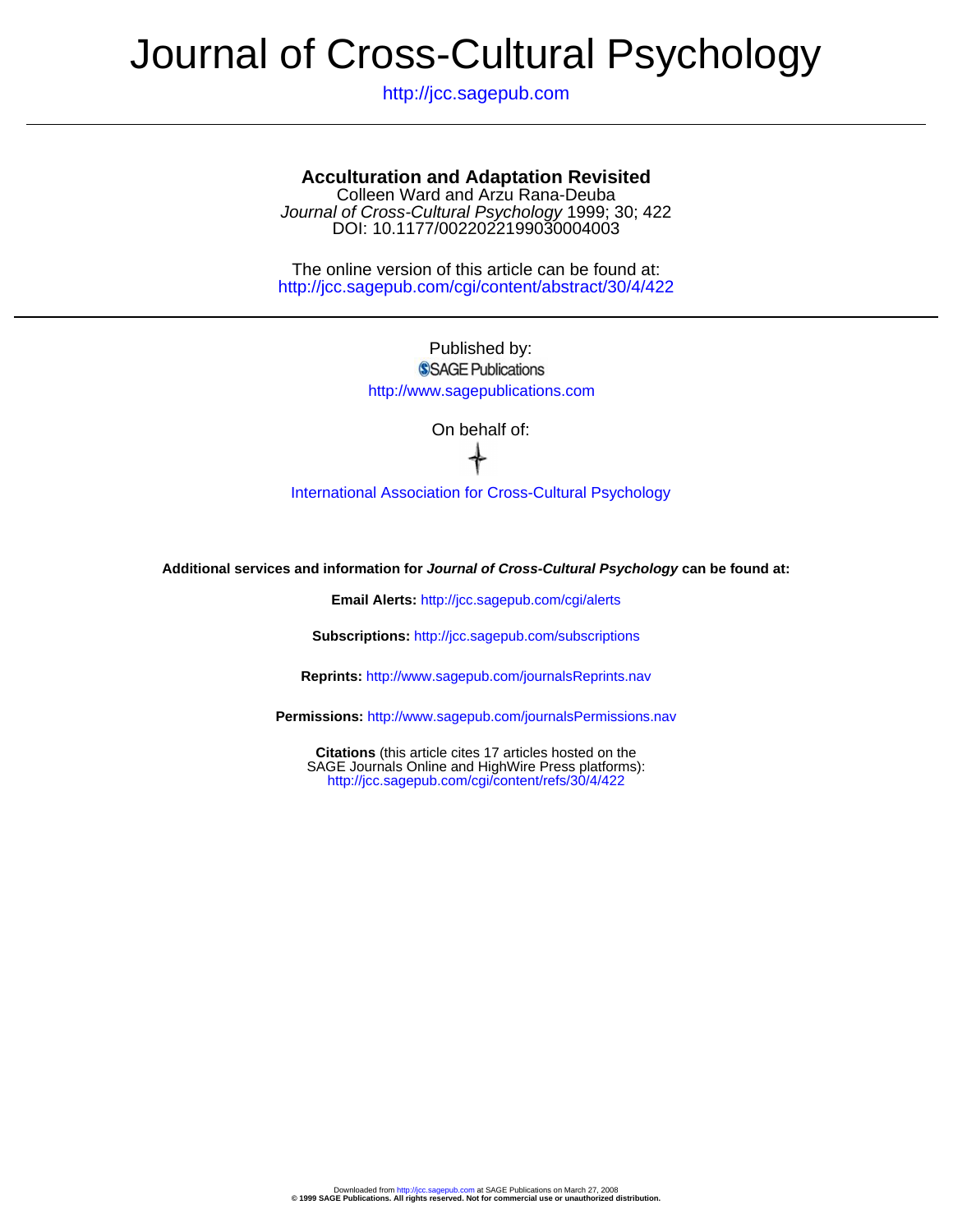The research employed a new and recently developed instrument to examine the two dimensions (host and co-national identification) and four modes (integration, separation, marginalization, and assimilation) of acculturation and their relationship to sojourner adjustment. International aid workers in Nepal completed a questionnaire including the Acculturation Index and the assessments of psychological and sociocultural adjustment. Analyses revealed that strong co-national identification predicted enhanced psychological well-being, whereas strong host national identification was associated with better sociocultural adaptation. Acculturation styles were also related to adjustive outcomes. Sojourners who adopted an integrated style fared better psychologically than others, whereas those who assumed an assimilationist perspective experienced fewer social difficulties. The article highlights methodological issues pertaining to the measurement of acculturation and discusses the strengths and weaknesses of the use of categorical versus continuous data and mean comparisons versus correlational techniques in the analysis of the relationship among identification, acculturation, and sojourner adjustment.

# **ACCULTURATION AND ADAPTATION REVISITED**

COLLEEN WARD

*National University of Singapore* ARZU RANA-DEUBA *Samanata Institute, Kathmandu, Nepal*

**Culture contact and change** have attracted widespread attention in the international arena, and research with immigrants, sojourners, and refugees has flourished over the past two decades. Despite the burgeoning literature on acculturation, cumulative and substantive programs of psychological research are rare, and the integration and synthesis of the massive and expanding literature on cross-cultural transition and adjustment have been largely neglected. A major exception to this, however, is found in the work on acculturation and adaptation by John Berry and associates (Berry, 1990, 1997; Berry & Annis, 1974; Berry, Kim, Minde, & Mok, 1987; Berry, Kim, Power, Young, & Bujaki, 1989).

AUTHORS' NOTE: This research was supported by Grant 92-0007 from the National University of Singapore. The authors thank Antony Kennedy and Lydia Tan for assistance with data input and analysis. We also thank Floyd Rudmin and John W. Berry for their critical and constructive comments on the manuscript. The views expressed in the final version of the article, however, are those of the authors. Address all correspondence and requests for reprints to Colleen Ward, Department of Social Work and Psychology, National University of Singapore, Kent Ridge, Singapore 119260; e-mail: swkcaw@nus.edu.sg.

JOURNAL OF CROSS-CULTURAL PSYCHOLOGY, Vol. 30 No. 4, July 1999 422-442 © 1999 Western Washington University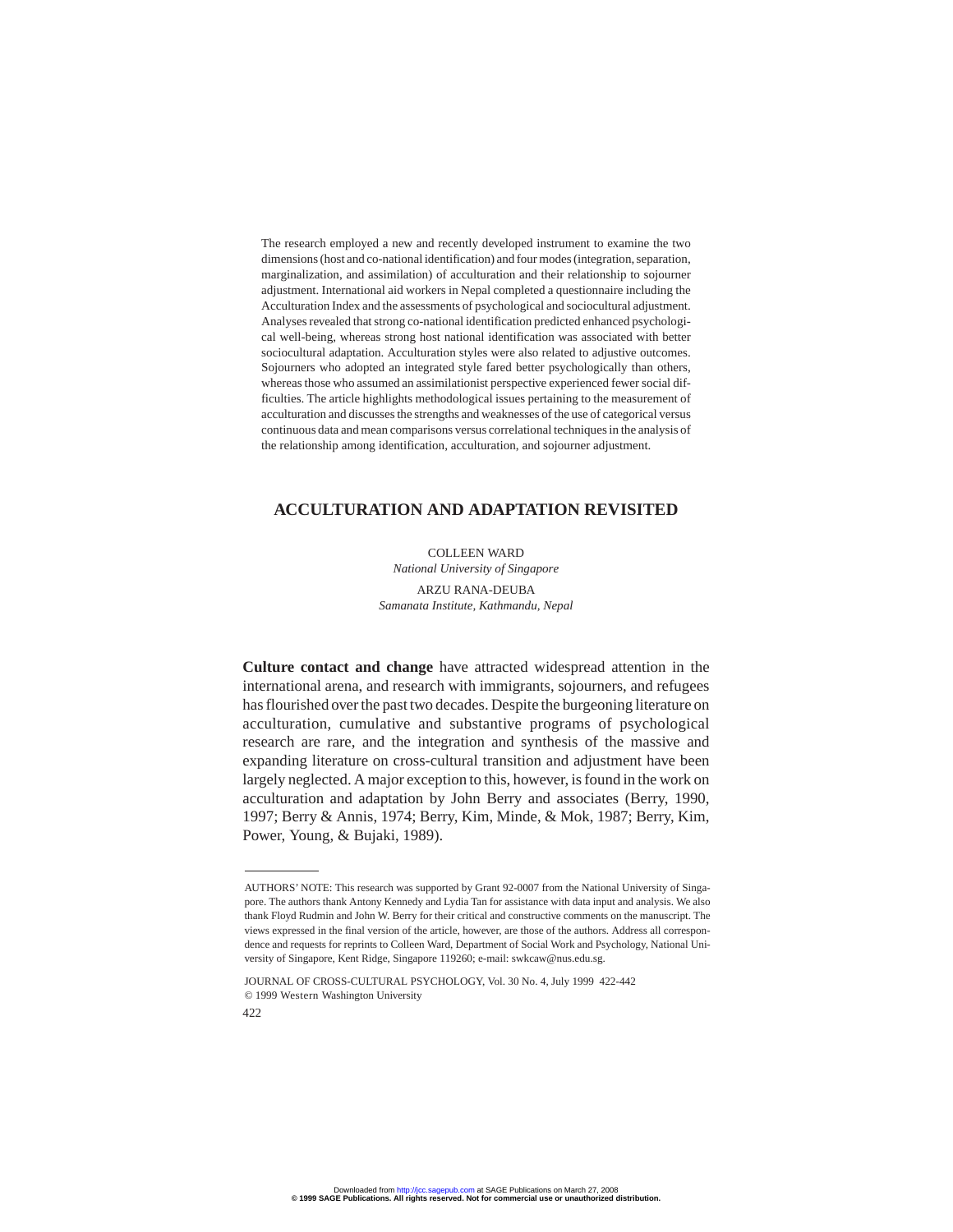Berry's contribution to the development of acculturation theory and research has been distinguished by a sound conceptual base and a systematic and comparative analysis of empirical data. The theoretical underpinnings of his work have been influenced by earlier research by Graves (1967); accordingly, the concept of psychological acculturation—psychological and behavioral changes that an individual experiences as a result of sustained contact with members of other cultural groups—represents a core construct in Berry's model. Both the process and product of acculturation have been examined with particular attention given to the prediction of acculturative stress. In addition, cross-cultural comparisons across diverse groups such as immigrants, sojourners, refugees, and native peoples have been systematically undertaken. Overall, Berry's model of acculturation and adaptation is highly regarded and widely recognized as exerting a prominent influence on theory and research in the field.

## **ACCULTURATION AND ADAPTATION**

A major contribution to the study of psychological acculturation and the prediction of acculturative stress is found in Berry's conceptual analysis of acculturation attitudes (Berry et al., 1989), also referred to as acculturation strategies (Berry, 1997).<sup>1</sup> Berry (1974, 1984, 1994) has argued that there are two fundamental dimensions of acculturation: maintenance of original cultural identity and maintenance of relations with other groups. If evaluative responses to these two dimensions are dichotomized, then four acculturation attitudes or strategies may be distinguished: integration, separation, assimilation, and marginalization. More specifically, individuals who value both cultural maintenance and intergroup relations are seen to endorse an integrationist approach. Those who cherish cultural maintenance but do not value intergroup relations are believed to adopt a separatist position. By contrast, those who value intergroup relations but are relatively unconcerned with cultural maintenance may be classified as assimilationist. Finally, those individuals who value neither cultural maintenance nor intergroup relations are said to be marginalized. These four strategies have been found to relate in a predictable fashion to other features of the acculturation process such as changes in socioeconomic status, education, friendship patterns, and language use (Berry et al., 1989).

Berry and colleagues have combined theory and research on acculturation strategies and acculturative stress in their study of native peoples, immigrants, refugees, and sojourners (Berry & Annis, 1974; Berry et al., 1987; Berry, Wintrob, Sindell, & Mawhinney, 1982; Donà & Berry, 1994). The process of acculturation has been largely interpreted within a stress and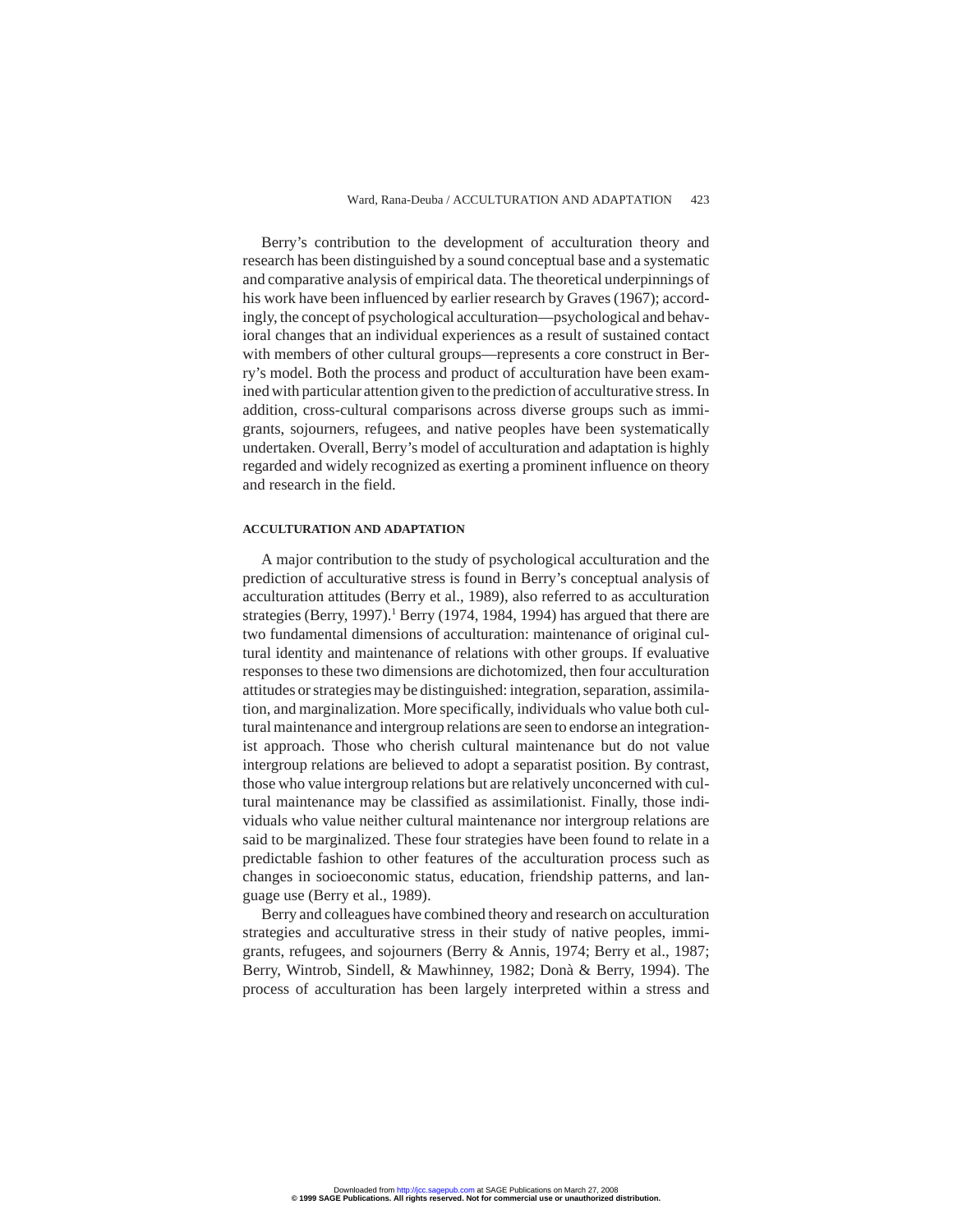coping framework with emphasis on the negative psychological and psychosomatic consequences of cross-cultural contact and change. The quantity of acculturative stress and the adaptational problems subsequently experienced are assumed to be influenced by a number of factors that operate both on the personal and societal levels (Berry, 1990, 1997). Whereas these include personality and cognitive factors such as self-esteem and cognitive style, personal variables such as sex and ethnicity, and even macro social and political factors such as the degree of cultural pluralism extant in the wider society, attitudes toward acculturation are particularly significant predictors of acculturative stress. In this regard, comparative research has demonstrated that marginalization and separation are associated with high levels of acculturative stress (as assessed by the measurement of psychological and psychosomatic symptoms), integration is associated with a low level of stress, and assimilation is linked with an intermediate stress level (Berry et al., 1987).

More recently, Ward and Kennedy (1994) have attempted to merge their own work on psychological and sociocultural adjustment with Berry's theory and research on acculturation strategies. Ward and colleagues have drawn on complementary conceptual frameworks to integrate the emerging literature on "culture shock" and, consequently, have argued for the distinction of psychological and sociocultural adjustment during cross-cultural transitions (Ward, 1996). The former, referring to psychological or emotional wellbeing, is best understood and interpreted within a stress and coping framework, whereas the latter, pertaining to the ability to "fit in" or negotiate interactive aspects of the new culture, is more appropriately placed within a social learning paradigm. An evolving program of research has indicated that the two adjustment outcomes, although interrelated, are conceptually distinct. First, they tend to be predicted by different variables. For the most part, psychological adjustment, operationalized in terms of depression or global mood disturbance, is strongly influenced by personality, life changes, and social support (Stone Feinstein & Ward, 1990; Ward & Kennedy, 1992, 1993a, 1993b; Ward & Searle, 1991). Sociocultural adaptation, measured in relation to the amount of difficulty experienced in the performance of daily tasks, is more dependent on variables such as length of residence in the new culture, language ability, cultural distance, and the quantity of contact with host nationals (Searle & Ward, 1990; Ward & Kennedy, 1992, 1993a, 1993b). Second, psychological and sociocultural adjustment exhibit different patterns of fluctuation over time. The greatest adjustment difficulties occur at point of entry in both cases; however, sociocultural problems steadily decrease and gradually level off, whereas psychological distress is more variable over time (Ward & Kennedy, 1996a, 1996b; Ward, Okura, Kennedy, & Kojima, 1998). Third, although the two adjustment domains are interrelated,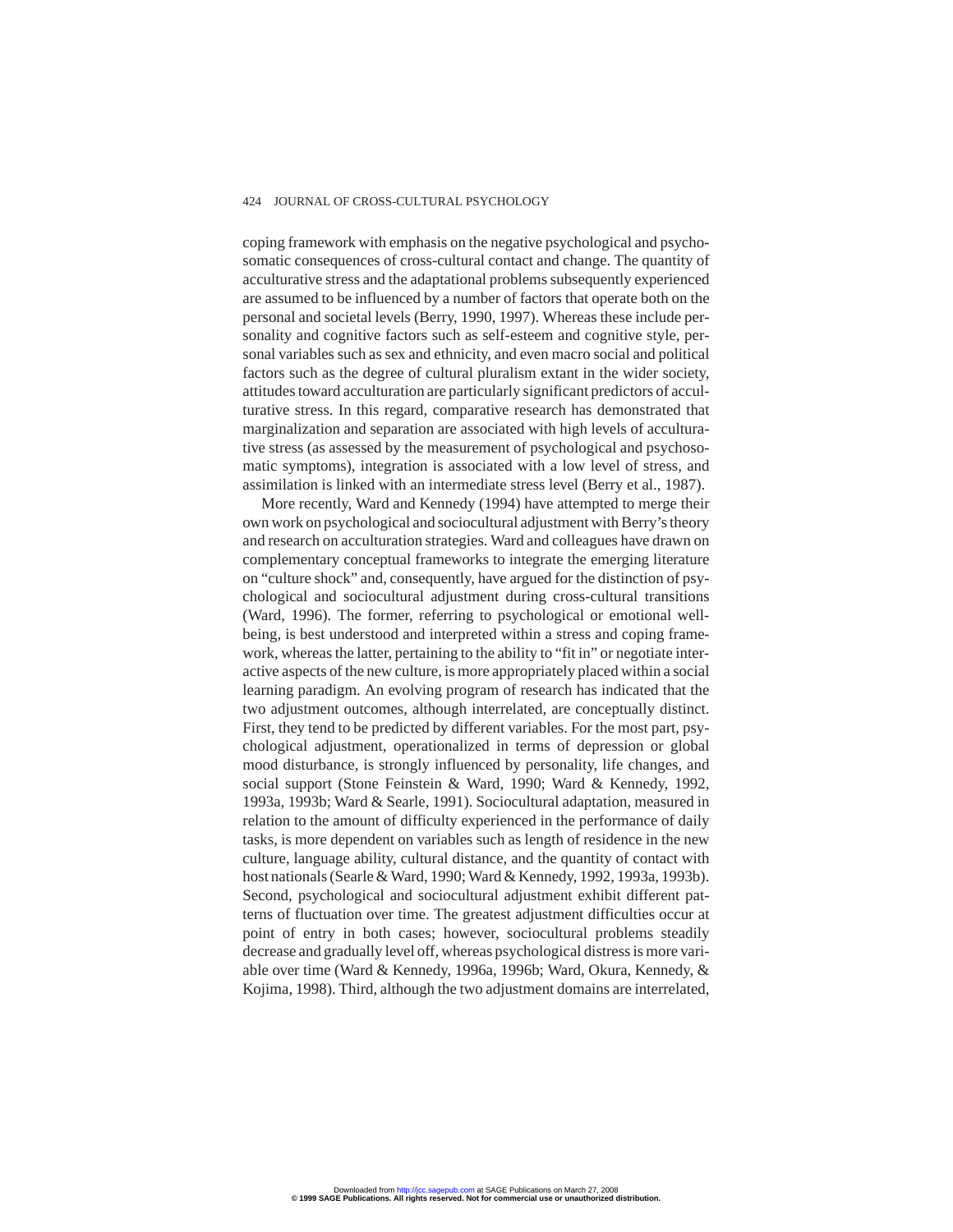the magnitude of the relationship between psychological and sociocultural adaptation is variable, with findings tentatively suggesting that it increases with greater integration and cultural proximity. For example, psychological and sociocultural adjustment are more strongly related in sedentary groups (vs. sojourning groups) and in those sojourners who originate from cultures that are similar, rather than dissimilar, to the host culture (Ward  $&$  Kennedy, 1996b). Furthermore, the magnitude of the relationship between psychological and sociocultural adjustment increases over time (Ward et al., 1998). Finally, the two adjustment outcomes are differentially related to acculturation styles (Ward & Kennedy, 1994).

In their earlier research, Ward and Kennedy (1994) examined acculturation responses in relation to psychological and sociocultural adjustment in a sample of New Zealand government employees on overseas assignments. Assessing the two fundamental dimensions of acculturation (host and conational identification) and the four acculturation modes (integration, separation, marginalization, and assimilation), they hypothesized and found that strong co-national identification was associated with a lower incidence of psychological distress. By contrast, strong host national identification was linked to a lower level of sociocultural difficulties. There also were differences across the four acculturation modes. For psychological adjustment, integrated sojourners exhibited less psychological distress than did assimilated ones; there were no other differences across the four groups. For sociocultural adaptation, however, the greatest amount of social difficulty was experienced by the separated group, the least was experienced by assimilated and integrated groups, and an intermediate level was experienced by the marginalized group. This was the first attempt to link explicitly modes of acculturation to psychological *and* sociocultural adjustment; however, this research approach also brings up important issues concerning the measurement of acculturation styles. These issues are discussed in the following subsection.

#### **THE MEASUREMENT OF ACCULTURATION**

In their extensive research on acculturation and acculturative stress, Berry and colleagues have relied on three methods to assess acculturation attitudes (personal communication, November 1996). These have included the ranked preferences of the four acculturation strategies through the use of vignettes (Pruegger, 1993), the assessment of attitudes toward host and co-national communities as a basis for classifying research participants into one of the four acculturation groups (Donà & Berry, 1994), and the simultaneous measurement of the four acculturation attitudes via separate subscales (Kim &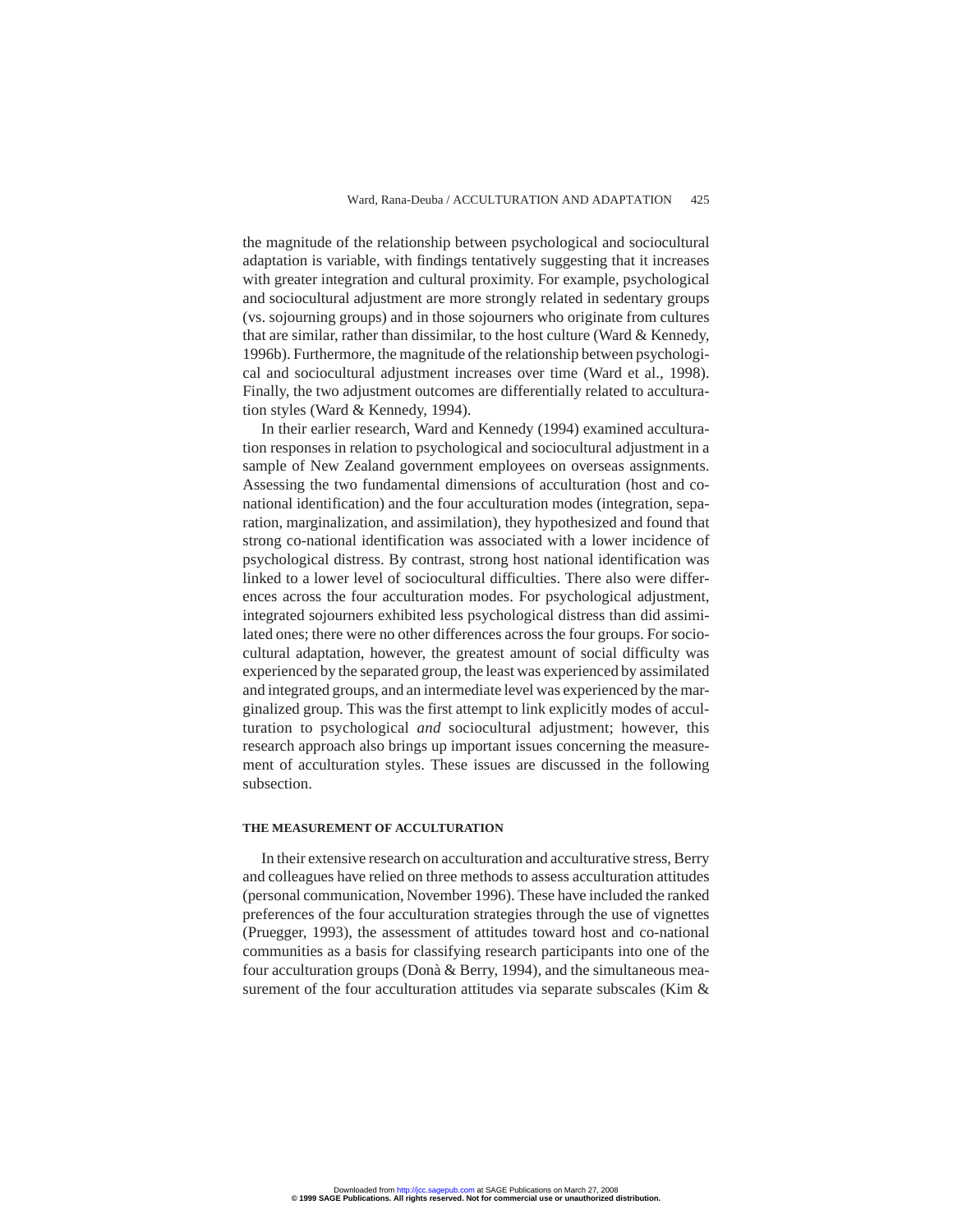Berry, 1985). The bulk of acculturation research, in line with Berry's own preference, has used four separate scales for the measurement of Assimilation, Separation, Integration, and Marginalization.

Berry et al. (1989) presented an in-depth description of the construction of the culture-specific measurements of the four acculturation attitudes for French Canadians as well as for Portuguese, Hungarian, and Korean immigrants in Canada. Each acculturation measurement is composed of four scales that represent the measurements of Separation, Integration, Marginalization, and Assimilation. Each scale includes a range of statements (e.g., "We're living in Canada, and that means giving up our traditional way of life and adopting a Canadian lifestyle, thinking and acting like Canadians") that are accompanied by Likert-type response options. Psychometric analyses have indicated that the scales are largely reliable, with Cronbach's alphas ranging from .68 to .87, and that they are valid in terms of linkages with acculturation indicators such as club membership, measures of ethnic identity, language use, and media exposure.

Although these quadri-modal acculturation measurements have been used extensively across cultures, they merit further scrutiny on both conceptual and methodological grounds. From a conceptual base, there are issues to consider regarding the assessment of two dimensions versus four modes of acculturation. Berry, for example, has emphasized that the two core questions underpinning acculturation strategies are "Is it considered to be of value to maintain one's identity and characteristics?" and "Is it considered to be of value to maintain relationships with the larger society?" (Berry et al., 1989). Yet, the vast majority of published studies reporting that those preferring integration experience the least acculturative stress and that those preferring separation and marginalization experience the greatest acculturative stress (Berry et al., 1987; Khrishnan & Berry, 1992) have not included the assessment of the *independent* contributions of own and other cultural identification to this acculturative outcome. The relative neglect of this analysis is striking given that Berry and Kim (1988) suggested that integration may be referred to as "additive acculturation" and marginalization as "subtractive acculturation" and that their psychometric analysis of Korean data on acculturation attitudes resulted in the emergence of two factors: (a) the integration (loading negatively) and assimilation items and (b) the marginalization and separation items (Berry et al., 1989). The two underlying dimensions of acculturation clearly warrant greater attention.

Rudmin (1996) similarly criticized the use of four scales to measure two dimensions; however, he highlighted psychometric issues pertaining to the ipsative nature of the scales (i.e., that a high score on one scale logically necessitates low scores on all others) and the consequent confounds in the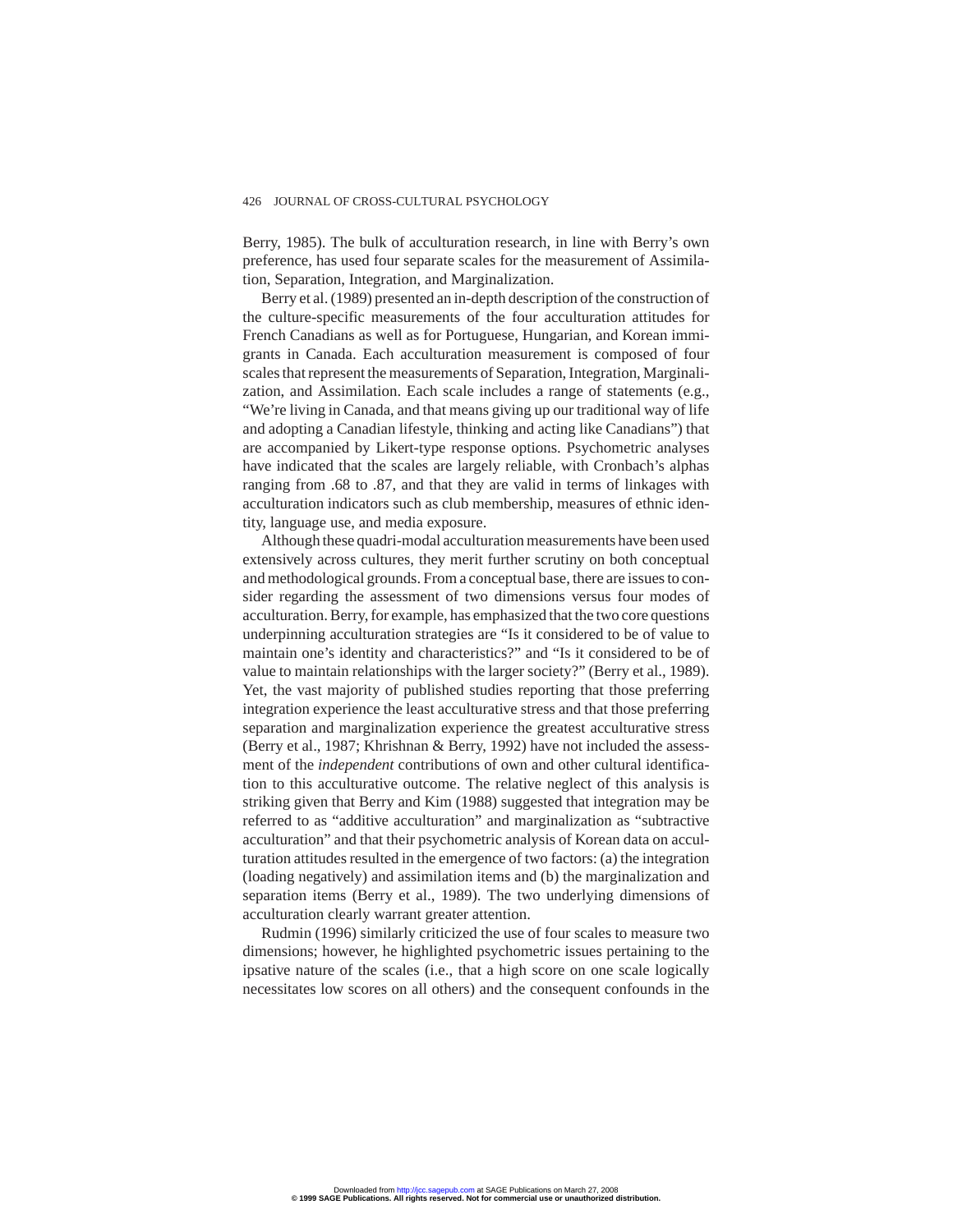assessment instruments. More specifically, Rudmin argued that reported interscale correlations that are significantly different from the true ipsative null condition of  $r = -0.33$  are evidence that the scale items have failed to operationalize adequately the measurement constructs. Indeed, Berry et al. (1989) have long reported consistent positive correlations between the measurements of Assimilation and Marginalization (*r*s = .24 to .36). This is inherently implausible given the interpretation that individuals who are inclined to value only intergroup relations (Assimilation) also are inclined to value neither cultural maintenance nor intergroup relations (Marginalization). These positive correlations suggest that "intergroup relations" are not operationalized in the same way in the two scales. Although Rudmin acknowledged that the expected negative correlations between the Assimilation and Integration scales ( $rs = -12$  to  $-.63$ ) have been consistently found, he also noted that other combinations of interscale correlations have varied substantially across studies. For example, both significant positive  $(r = .52)$ and significant negative  $(r = -.35)$  correlations have been reported between Separation and Marginalization. Finally, Rudmin pointed out that the fourscale approach is largely unsuitable for multivariate analyses, most of which require orthogonal measures, that is, null conditions of *r* = .00.

A further issue relates to Berry's operationalization of the cultural maintenance and intergroup relations dimensions of acculturation. First, many of the scale items are lengthy and involve multiple concepts rather than simple, single-notion statements. Second, it might be the case that items tap broader domains than those specified in Berry's model of acculturation attitudes. Consider, for example, "If I had a choice between Canadian food and Korean food, I would certainly choose Korean food because it is more satisfying" or "Because Canadian newspapers can provide good news coverage of home and the world, reading Korean newspapers is unnecessary." In these instances, it might be argued that the item content is focused on the practice of customs, values, and traditions of cultural groups (e.g., doing things the Canadian way) rather than on intergroup relations per se. Thinking and acting Canadian might be seen as measuring Canadian identity as much as own group-Canadian relations. Although this still is in keeping with the spirit of the acculturation model, it raises questions about the precision of the measurement in relation to the guiding questions and has implications for the development of alternative assessment instruments.

Finally, the conventional measurement of the four acculturation attitudes could be improved in terms of its user-friendliness and cross-cultural versatility. On a practical level, the earlier instruments may be criticized for their length (typically 80 items) and repetitive nature that might place unnecessary demands on respondents, although more recent versions of the acculturation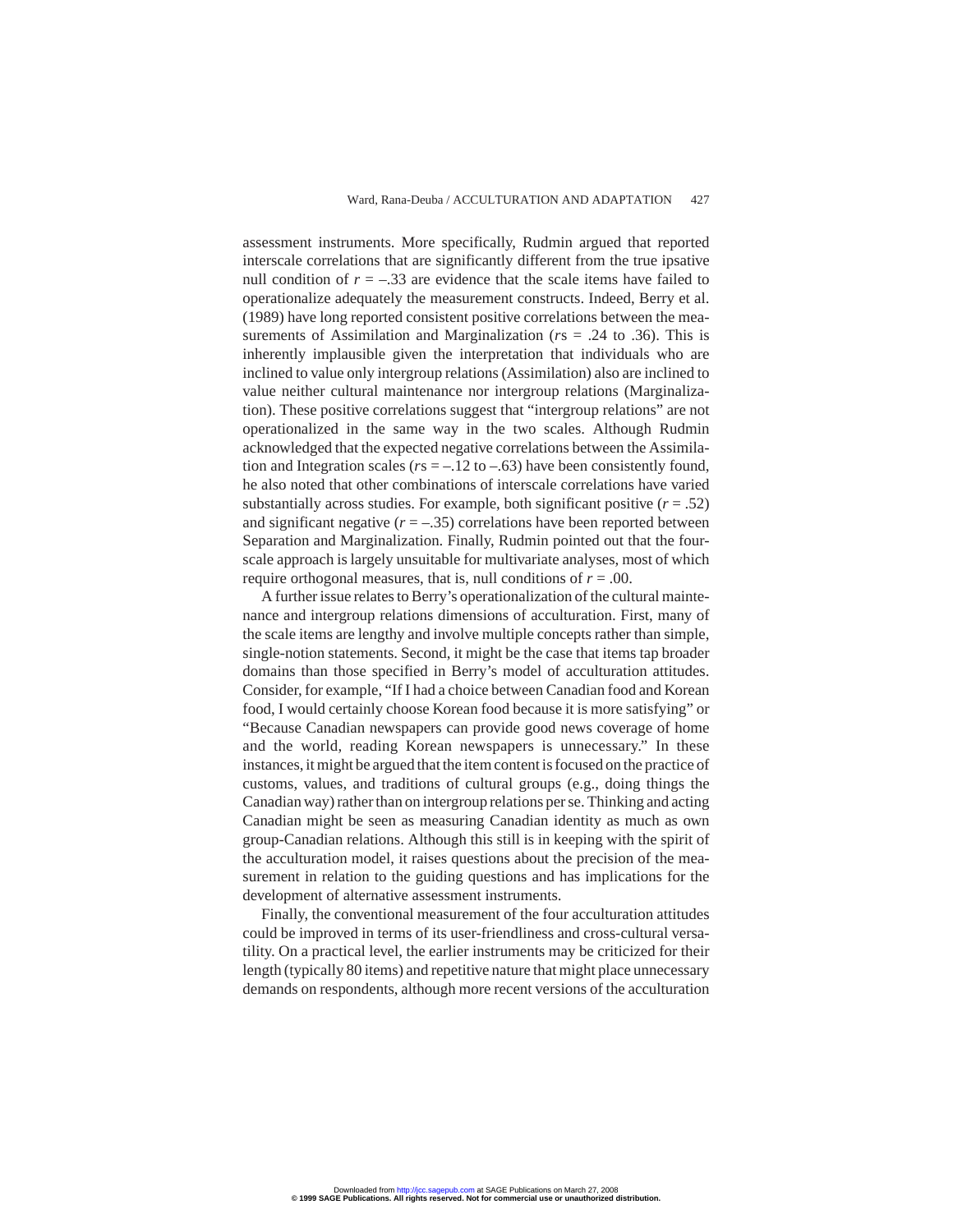indexes have been substantially reduced (Berry & Kwak, 1996). In addition, because the instrument is culture specific, substantial efforts might be required for test modifications to ensure cultural appropriateness.

The present research, by contrast, relies on an Acculturation Index designed to measure the *two* independent dimensions of acculturation and the *four* modes of acculturation. The two dimensions of acculturation have been slightly modified and, for the purposes of this study, have been renamed *conational identification* and *host national identification*. The use of these two subscales in conjunction with a bipartite split allows the classification of respondents into four acculturation categories: Separation, Integration, Assimilation, and Marginalization. Subscale independence and practical issues of cross-cultural utility and measurement simplicity have been addressed in the original description of the measurement's construction and validation (Ward & Kennedy, 1994).

# **RATIONALE AND HYPOTHESES**

The article explores methodological and theoretical issues in the study of acculturation. On the first count, assessment issues pertaining to the measurements of two dimensions (host and co-national identification) and four modes (integration, separation, assimilation, and marginalization) of acculturation are considered. This includes the evaluation of two alternative procedures for the classification of acculturation modes. In addition, the strengths and weaknesses of categorical versus continuous data and analysis of variance versus regression in the investigation of the impacts of host and conational identification on sojourner adaptation are compared.

The theoretical issues are focused on the relationship among identification, acculturation, and sojourner adaptation as well as on the relationship between the psychological and sociocultural adjustment domains. This component of the research is influenced by Berry et al.'s (1987) work on acculturative stress and Ward and Kennedy's (1994) research on psychological and sociocultural adjustment. Accordingly, the hypotheses are as follows:

- 1. Strong co-national identification will be associated with fewer psychological adjustment problems.
- 2. Strong host national identification will be associated with fewer sociocultural adaptation problems.
- 3. Integrated sojourners will experience fewer psychological adjustment problems than will the other acculturating groups, whereas marginalized sojourners will experience greater psychological adjustment problems than will the other acculturating groups.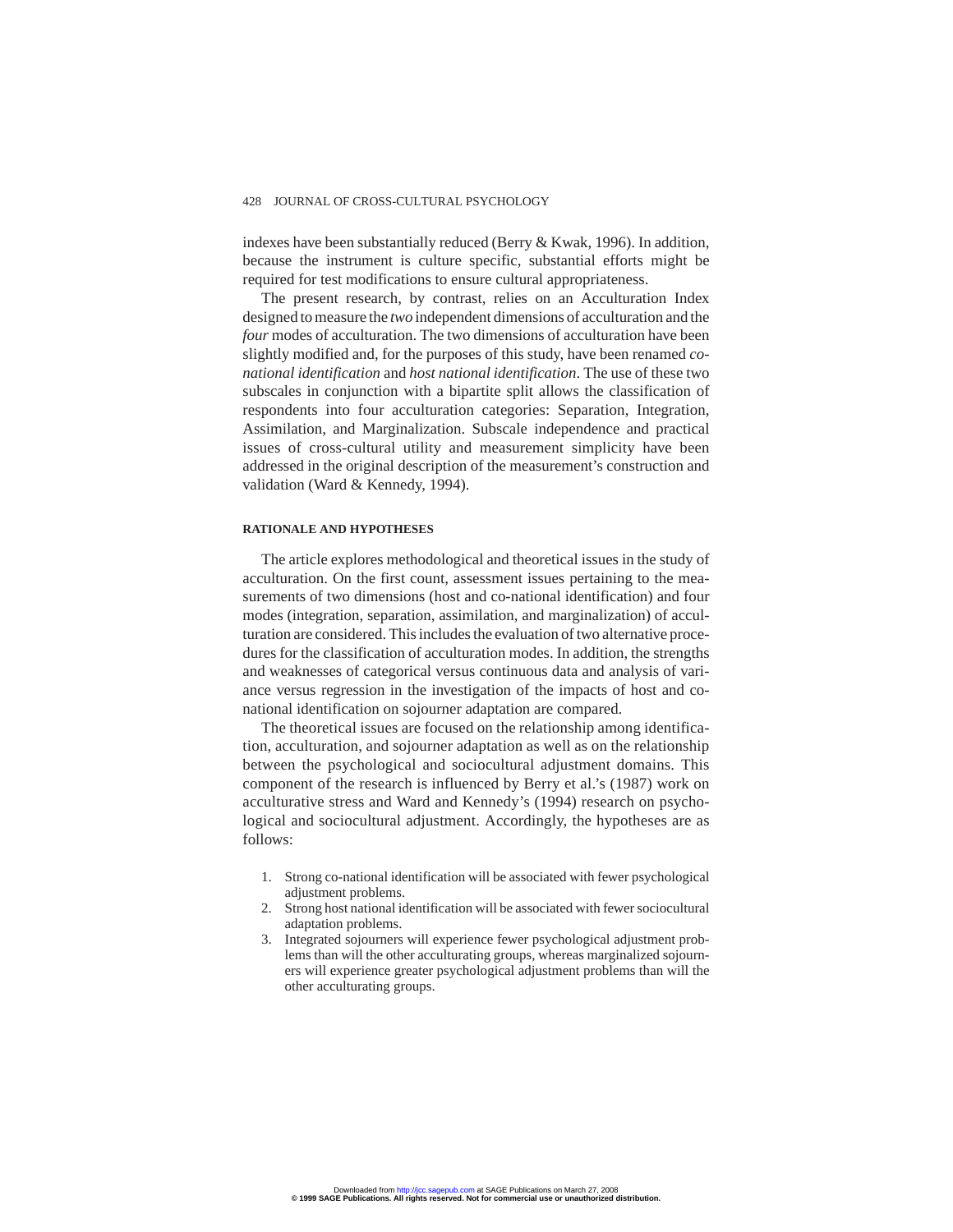- 4. Assimilated sojourners will experience fewer sociocultural difficulties than will the other acculturating groups, whereas separated sojourners will experience greater sociocultural difficulties than will the other acculturating groups.
- 5. Significant correlations between psychological and sociocultural adjustment will be found in the integrated and assimilated groups but not in the separated and marginalized groups. In addition, the magnitude of the correlations between psychological and sociocultural adjustment will be significantly greater in the integrated and assimilated groups than in the separated and marginalized groups.

# **METHOD**

## **PARTICIPANTS**

A total of 104 foreign residents in Nepal (57 males and 47 females) participated in the research. The bulk of the participants could be described as international aid workers and were employed in areas such as education, health, agriculture, science, engineering, and communications. A small number of students and dependents  $(n=8)$  also were included in the research. The sojourners originated predominantly from Western European and North American countries (e.g., Canada, Switzerland, Germany, Denmark), with just over one half of the participants (54%) having British or American citizenship; however, the sample also included smaller numbers of respondents from Asia (e.g., Japan, Singapore, the Philippines) and the Middle East. The majority of the sample identified themselves as Caucasian  $(n = 92, 88.5\%)$ , and  $63.5\%$  ( $n = 66$ ) were native English speakers.

In terms of personal demographic data,  $56\%$  ( $n = 58$ ) of the sojourners were married,  $32\%$  ( $n = 33$ ) were single, and the remainder were widowed, divorced, or cohabiting. On the whole, participants were well educated. A total of 31%  $(n = 32)$  held university degrees, 49%  $(n = 51)$  had postgraduate diplomas, and most others held professional or technical qualifications. The mean age of respondents was 39.6 years (*SD* = 9.2).

Length of residence in Nepal varied from 1 month to 8.8 years  $(M = 29.7)$ months,  $SD = 24.2$ ). Although the majority of the participants (70%) resided in the capital of Kathmandu, postings were varied and included smaller towns and villages. A total of 39 respondents (37.5%) received cross-cultural training for their assignments in Nepal, and 64 respondents (62%) indicated that they spoke Nepali. All in all, the research participants could be described as voluntary sojourners with good financial resources and relatively high social status in the host country.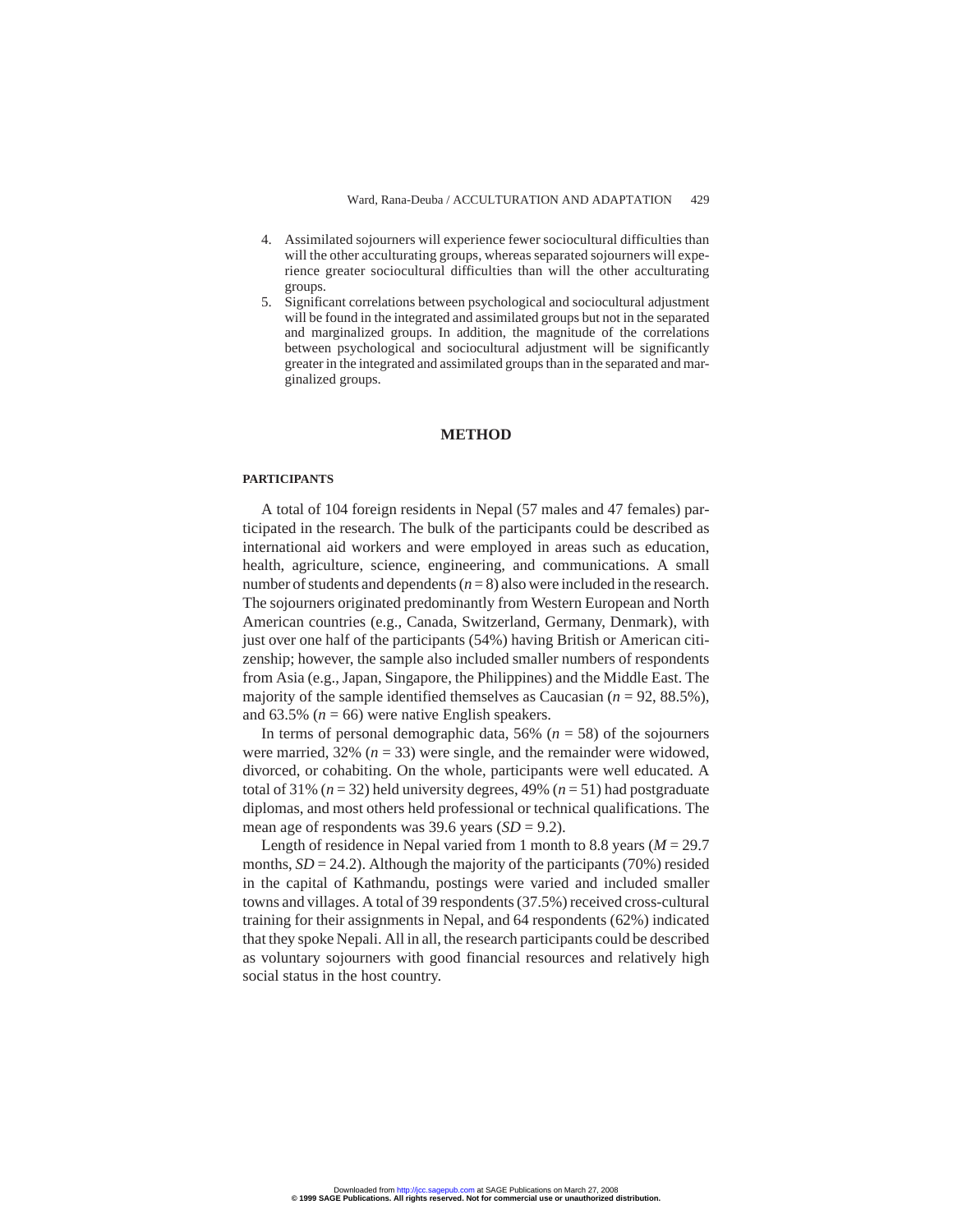## **MATERIALS AND PROCEDURE**

Questionnaires were distributed by research assistants under the supervision of the second author. Participation in the study was anonymous and voluntary. The surveys were presented in English and, in addition to personal and demographic information, included the assessment of acculturation styles, psychological adjustment, and sociocultural adaptation.

*Acculturation*. The construction and psychometric properties of the Acculturation Index have been described previously by Ward and Kennedy (1994). The instrument assesses two fundamental dimensions of acculturation: relationship to culture of origin and relationship to culture of contact. The Acculturation Index (see Appendix) contains 21 cognitive and behavioral items (e.g., language, food, recreational activities, in-group and out-group perceptions). Respondents are asked to consider two questions about their lifestyles in Nepal with reference to these items: "Are your experiences and behaviors similar to those of people from your country of origin (conationals)?" and "Are your experiences and behaviors similar to those of Nepalese (host nationals)?" Respondents rate the similarity for both host national and co-nationals on a 7-point scale whose end points are labeled *not at all* (1) and *extremely* (7). This approach results in two independent "similarity" scores for a range of behaviors and cognitions (range = 0-126). We have termed these similarity scores *co-national identification* and *host national identification*.

Used in conjunction with a bipartite split, this technique also allows the investigation of the four modes of acculturation. This is described more fully in the Results section.

*Psychological adjustment*. In line with previous research, psychological adjustment was assessed by the Zung (1965) Self-rating Depression Scale (ZSDS). The ZSDS consists of 20 statements that tap affective, physiological, and cognitive components of depression. Participants respond to each statement on a 4-point rating scale from *never or a little of the time* (1) to *most of the time* (4). ZSDS scores range from 0 to 60, with higher scores indicative of greater depression. The ZSDS has been used extensively in cross-cultural research (Zung, 1969) and has consistently proven to be reliable in our multinational sojourner studies (Ward & Kennedy, 1992; Ward & Searle, 1991).

*Sociocultural adaptation*. The Sociocultural Adaptation Scale (SCAS), based on Furnham and Bochner's (1982) work with the Social Situations Questionnaire, is focused on the skills that are required to manage everyday social situations in new cultural contexts. The instrument is adaptable and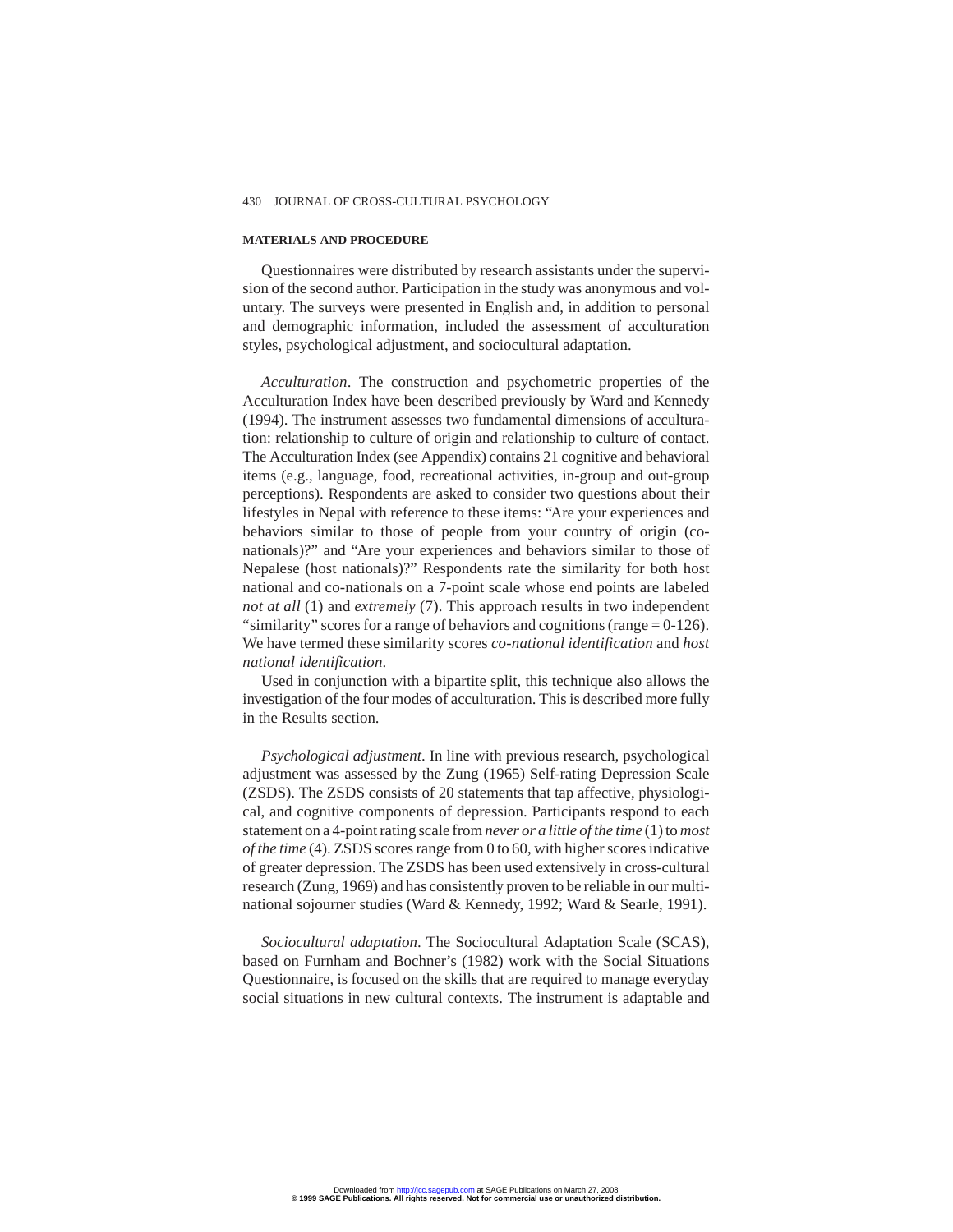easily modified for cultural appropriateness in varied research settings. In this instance, the SCAS consisted of 23 items (e.g., making friends with Nepalese, going to social functions, understanding the local language, adapting to the local accommodations). Respondents are asked to indicate the amount of difficulty experienced in the various areas on a 5-point rating scale ranging from *no difficulty* (1) to *extreme difficulty* (5). Scores range from 0 to 92, with higher scores indicative of greater social difficulties and sociocultural adaptation problems. Again, the SCAS has proven to be consistently reliable in our previous sojourner research (Ward & Kennedy, 1993a, 1993b, 1994).

# **RESULTS**

#### **PRELIMINARY ANALYSES**

Preliminary analyses indicated that the ZSDS measure of depression ( $\alpha$  = .77) and the SCAS measure of social difficulty ( $\alpha$  = .81) were internally consistent and reliable. Measures of co-national identification ( $\alpha$  = .91) and host national identification ( $\alpha = .89$ ) also were reliable, and the scales were orthogonal  $(r = -.04)$ , which permitted the subsequent classification of four acculturation modes.

# **CLASSIFICATION OF ACCULTURATION RESPONSES**

When host national and co-national identification scales are subjected to a bipartite split, classification of the four acculturation modes may be achieved; more specifically, high host national–high co-national identification represents integration, low host national–low co-national identification signifies marginalization, high host national–low co-national identification indicates assimilation, and low host national–high co-national identification points to separation. There are two approaches, however, to splitting the identification scales. The scalar midpoint  $Md = 63$  for both host and co-national identification) or the median score ( $Md = 83$  in a range of 35 to 116 for co-national identification, and  $Md = 37$  in a range of 2 to 75 for host national identification) may be selected as the cutoff criterion. The first approach results in a "purer" classification scheme and affords greater cross-sample comparisons. The second approach relies on a relative within-sample classification scheme and has some limitations for cross-sample comparisons. Both approaches were undertaken with this sample.

The scalar midpoint split resulted in 83 participants being classified as separated, 13 as marginalized, 7 as integrated, and 1 as assimilated. This,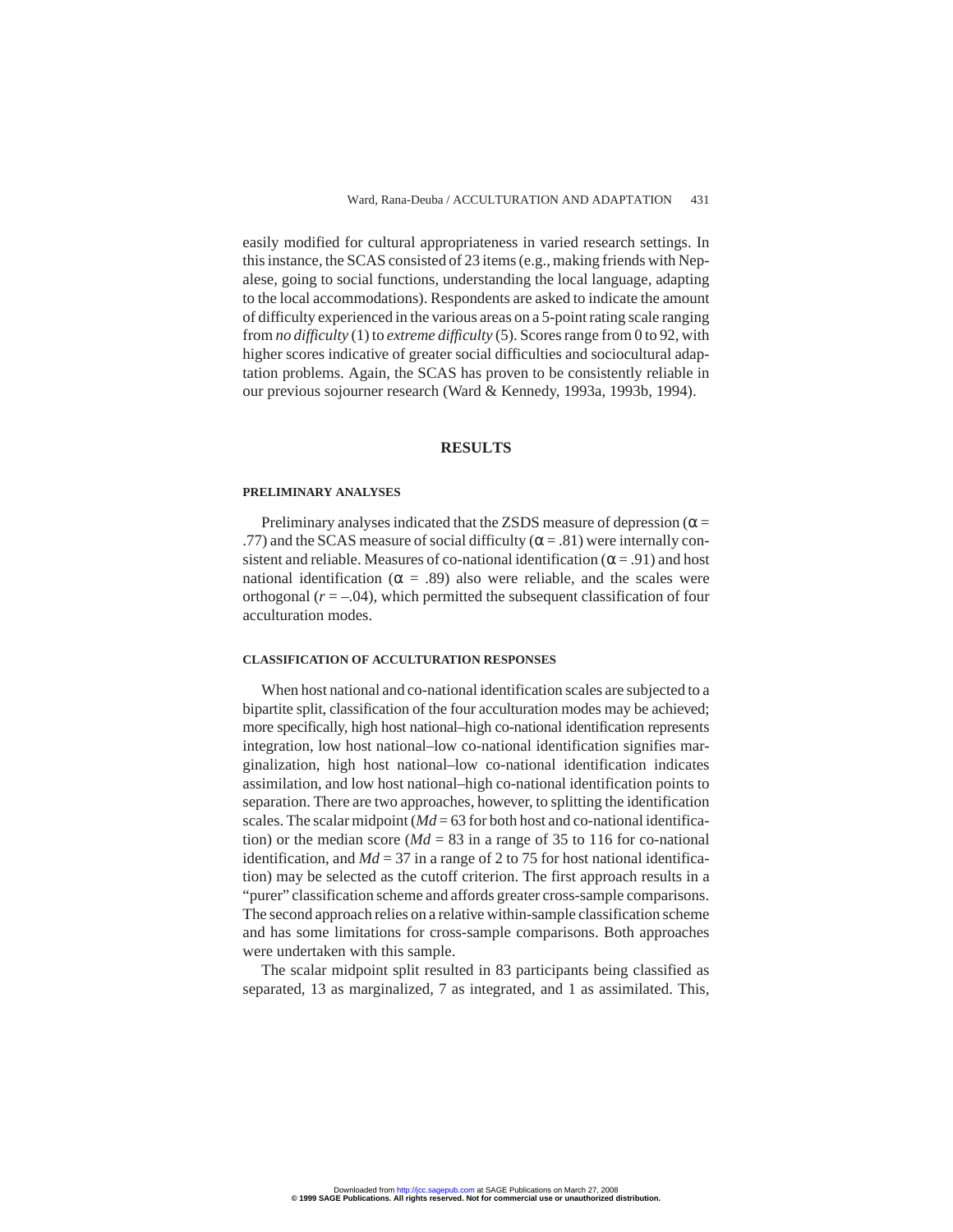unfortunately, did not permit further meaningful comparisons across the four groups. By contrast, the median split resulted in 24 participants classified as integrated, 23 as marginalized, 28 as assimilated, and 29 as separated. This classification scheme was used in the subsequent analyses.2

# **THE RELATIONSHIP AMONG HOST NATIONAL AND CO-NATIONAL IDENTIFICATION, ACCULTURATION STYLES, AND CROSS-CULTURAL ADAPTATION**

After host national and co-national identification scales were subjected to a median split, the frequency distributions of the dependent measures were inspected. The extremity of the scores  $(\pm 3 \text{ SDs})$  and the pattern of the distributions (proximity to ranked adjoining scores) were considered. Accordingly, two outlying cases were omitted from further analysis of sociocultural adaptation, and four cases were dropped from the subsequent analysis of psychological adjustment. Then,  $2 \times 2$  analyses of variance were performed to assess the impact of host and co-national identification on psychological and sociocultural adaptation. This technique also provided a basis for comparison of the four acculturation styles via the interaction term.

For psychological adjustment, analyses of variance produced a main effect for co-national identity on the ZSDS,  $F(1, 96) = 7.37$ ,  $p < .008$ . In line with Hypothesis 1, those who strongly identified with culture of origin  $(M<sub>s</sub> =$ 8.32,  $SD = 4.70$ ) experienced less depression than did those who weakly identified with co-nationals ( $M_w = 11.21$ ,  $SD = 5.53$ ). Host national identification did not significantly affect psychological well-being, nor was there a significant interaction effect (*F*s < 1).

For sociocultural adaptation, a main effect of host national identification was found,  $F(1, 98) = 6.42$ ,  $p < .015$ . In line with Hypothesis 2, those who identified weakly with host nationals experienced more difficulty  $(M_{w} =$ 25.24,  $SD = 8.60$ ;  $M_s = 20.73$ ,  $SD = 9.06$ ). There was no significant main effect of co-national identification on sociocultural adaptation  $(F < 1)$ , nor was the interaction effect significant,  $F(1, 98) = 3.53$ , n.s.

To test Hypotheses 3 and 4 regarding the predicted differences in crosscultural adaptation across the four acculturation strategies, planned comparisons for a priori predictions were undertaken by *t* test. Two contrasts were conducted for psychological adjustment (Hypothesis 3). First, the mean score of the integrated group was contrasted with the combined mean of the separated, assimilated, and marginalized groups. As expected, the integrated group ( $M<sub>i</sub> = 9.08$ , *SD* = 5.15) experienced significantly less depression ( $M<sub>o</sub>$  = 9.93, *SD* = 5.36),  $t(96) = 1.68$ ,  $p < .05<sup>3</sup>$  The second prediction that marginalized sojourners would experience more psychological adjustment problems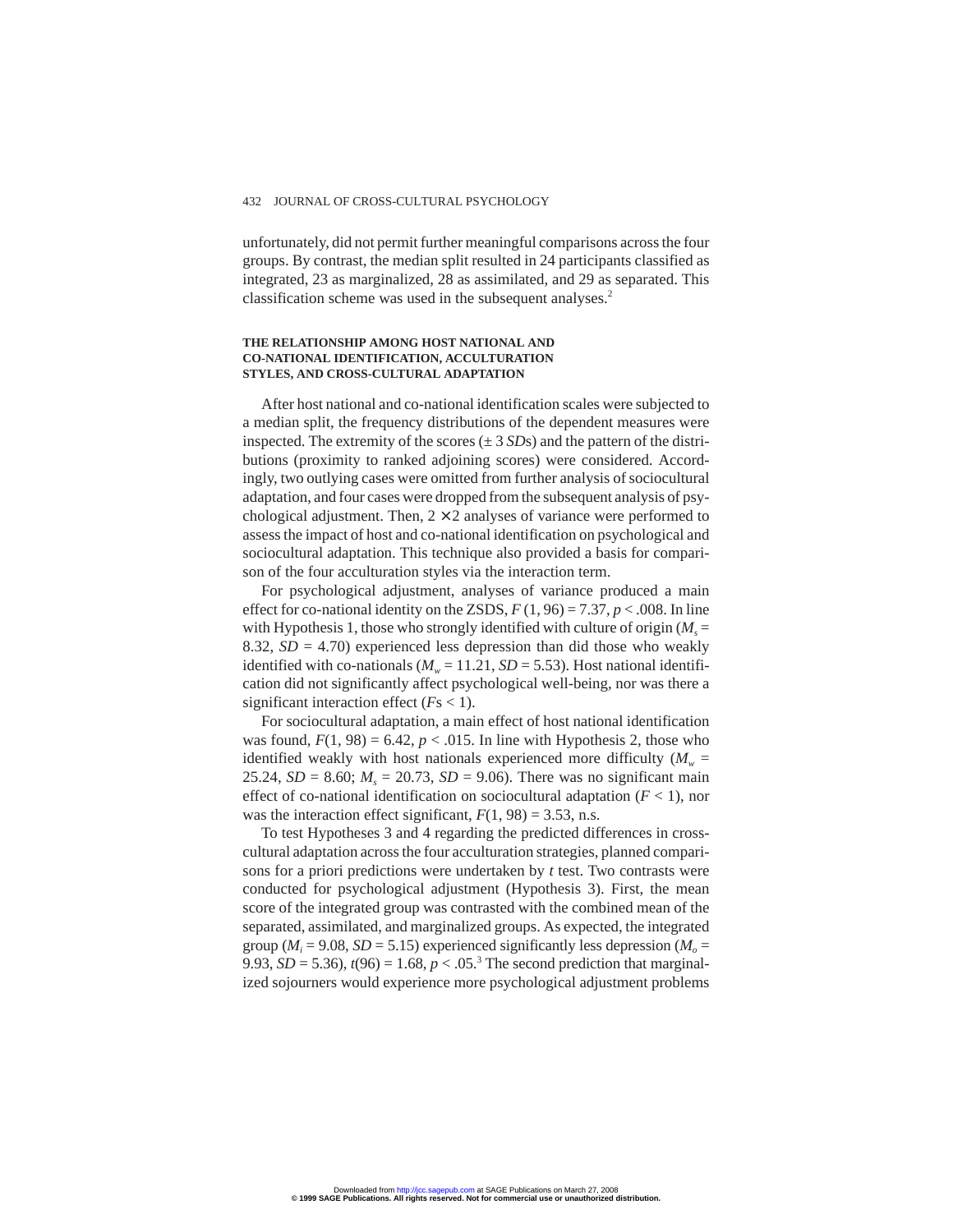than other groups, however, was not confirmed,  $t(96) = 0.79$ , n.s. Two contrasts also were conducted for sociocultural adaptation (Hypothesis 4). In the first instance, the assimilated group ( $M = 18.69$ ,  $SD = 7.92$ ), as expected, experienced less social difficulty than did the separated, integrated, and marginalized groups combined ( $M = 24.59$ ,  $SD = 9.00$ ),  $t(98) = 3.01$ ,  $p < .005$ . Contrary to prediction, however, sojourners who adopted a separatist strategy did not differ significantly from other groups,  $t(98) = 0.81$ , n.s. As such, Hypotheses 3 and 4 were partially supported.

For comparative purposes, the main effects of host national and conational identification and their interaction effects on psychological and sociocultural adaptation also were examined via multiple regression analyses.<sup>4</sup> As a rule, this technique makes more efficient use of continuous data compared to the reliance on median split and analysis of variance (Ward & Kennedy, 1994); however, it does not directly permit the explicit comparison of adaptation across the four acculturating groups. First, deviate scores for host national and co-national identification were calculated based on the differences between the raw subscale scores and their respective means. Second, the interaction term was computed for host national and co-national identification. Third, host national identification, co-national identification, and the interaction of the two were entered into hierarchical regression equations to predict ZSDS depression and SCAS social difficulty.

For the ZSDS, only co-national identification (β = –.24,  $p < .02$ ) significantly predicted psychological adjustment; neither host national identification ( $\beta = -0.03$ ) nor the interaction term ( $\beta = 0.13$ ) made additional significant contributions to the variance in depression when entered into the regression equation. By contrast, for the SCAS, strong host national identification (β =  $-31, p < .001$ ) predicted less sociocultural adaptation problems. Neither conational identification (β = .04) nor the interaction term (β = .08) made additional significant contributions to the variance in social difficulty when entered into the regression equation.

# **THE RELATIONSHIP BETWEEN PSYCHOLOGICAL AND SOCIOCULTURAL ADAPTATION ACROSS ACCULTURATION MODES**

The magnitude of the relationships between psychological and sociocultural adjustment across the four acculturation modes (based on the median split classification procedure) also was examined, and results showed moderate support for Hypothesis 5. The relationship between the two measures was strong and significant for the assimilated and integrated groups, and it was weak and insignificant for the separated one. As predicted, the correlation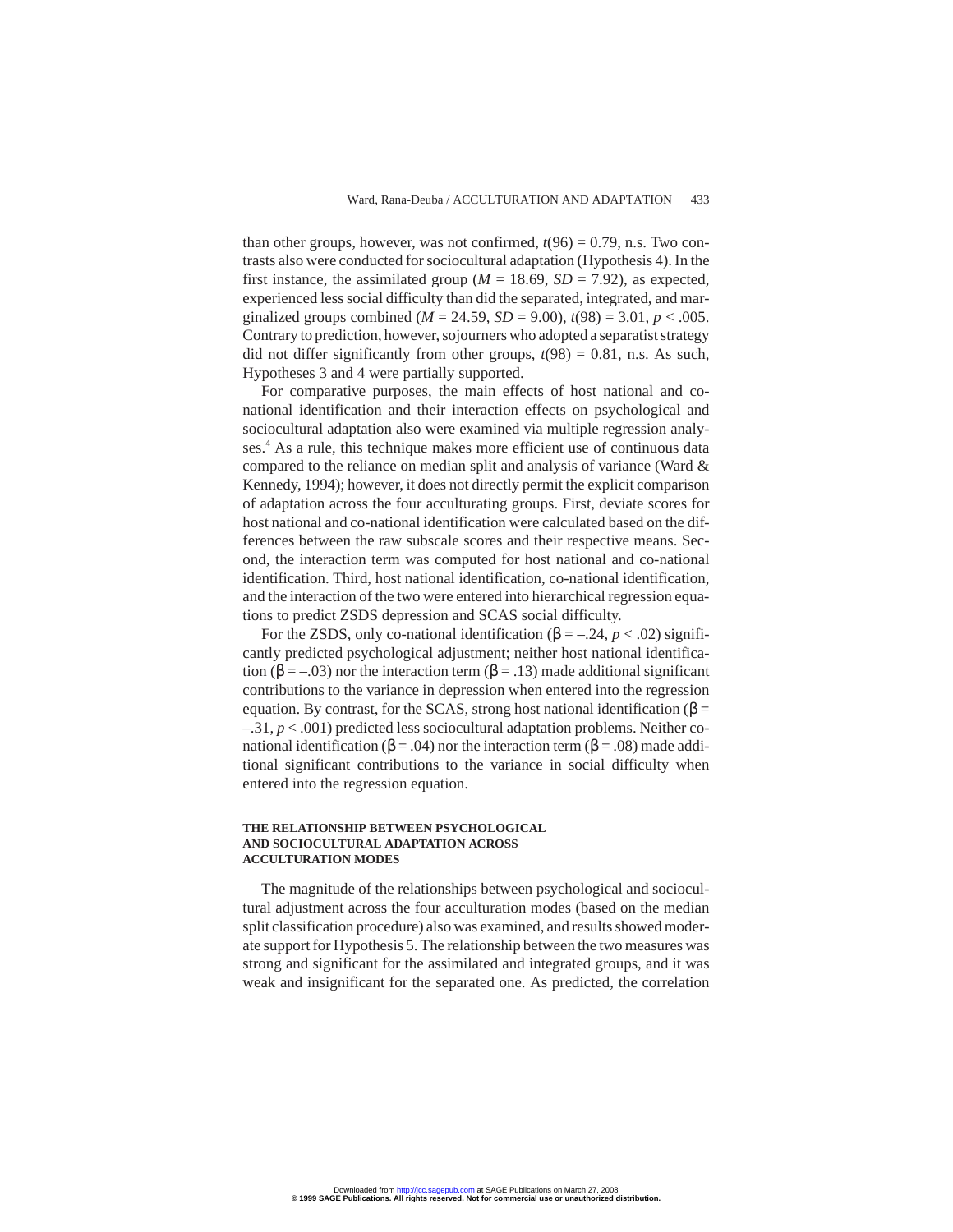| <b>TABLE 1</b>                                                      |  |  |  |
|---------------------------------------------------------------------|--|--|--|
| <b>Pearson Correlations Between Psychological and Sociocultural</b> |  |  |  |
| <b>Adjustment Across Acculturation Styles</b>                       |  |  |  |

| <b>Acculturation Style</b> | n  |         |
|----------------------------|----|---------|
| Integration                | 22 | $.46*$  |
| Assimilation               | 27 | $.61**$ |
| Separation                 | 28 | .18     |
| Marginalization            | 21 | .42     |
| Total sample               | 98 | $.35**$ |

 $\overline{*p}$  < .03.  $\overline{*p}$  < .001.

between the adjustment outcomes was insignificant in the marginalized group; however, the magnitude of the correlation was greater than expected. In line with previous research, the psychological and sociocultural adjustment measures were significantly correlated (.35) within the total sample (see Table 1).

One-tailed tests for significant differences between the independent correlations of psychological and sociocultural adjustment also were undertaken across the four acculturation modes. Although the overall trends were consistent with the hypothesis that psychological and sociocultural adaptation would be more strongly related in assimilated and integrated groups, intergroup comparisons generally failed to reach statistical significance (*z*s < 1.05). The only significant difference to emerge occurred between the assimilated and separated groups  $(z = 1.84)$ , where (as predicted) the correlation between depression and social difficulty was stronger in the assimilated sample.

# **DISCUSSION**

The research considered the two dimensions (host national and conational identification) and the four modes (integration, separation, assimilation, and marginalization) of acculturation in relation to psychological and sociocultural adaptation of international aid workers in Nepal. Hypotheses regarding the two dimensions of acculturation clearly were supported. Strong co-national identity was associated with a decrement in psychological distress, whereas strong host national identification was linked to fewer social difficulties. There was some additional support of the hypotheses regarding acculturation modes. Sojourners who adopted an integrated style experienced significantly less psychological distress than did others; by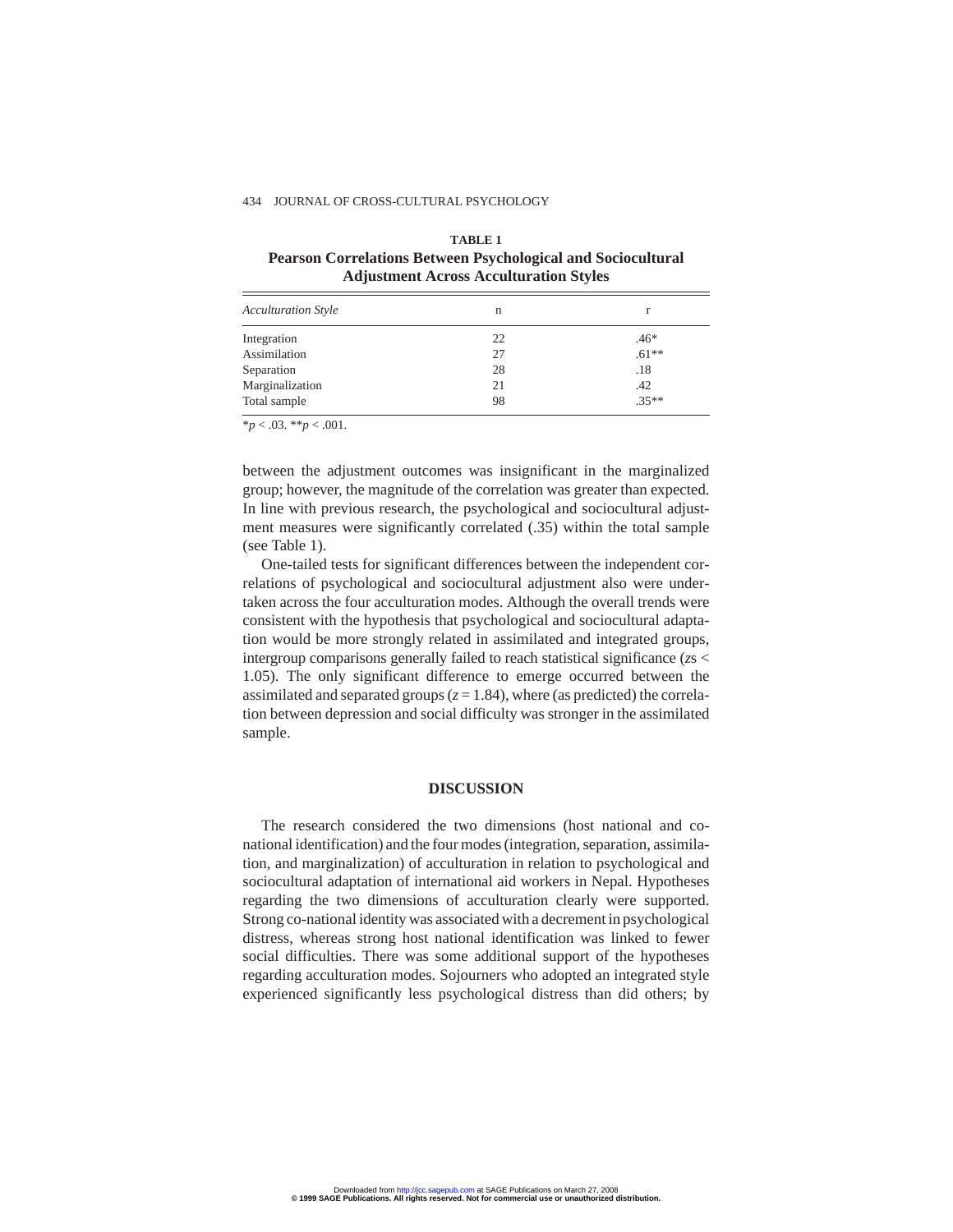contrast, those who preferred assimilation reported less social difficulty. Finally, the hypotheses concerning variations in the magnitude of the relationship between psychological and sociocultural adaptation received partial support. As expected, the two adjustment measures were significantly correlated in those groups that strongly identified with the Nepalese, that is, both the integrated and assimilated groups. By contrast, psychological and sociocultural adaptation were not significantly correlated for those aid workers who weakly identified with the Nepalese, that is, the separated and marginalized groups. Despite these predicted trends, differences in the magnitude of these correlations were not, for the most part, statistically significant.

As host national and co-national identification renders differential influences on psychological and sociocultural adjustment, the argument in favor of the investigation of the two dimensions underlying the four modes of acculturation becomes more persuasive. For psychological well-being, identification with culture of origin is the most salient factor and is associated with a decrease in depressive symptoms. This is consistent with the findings of Ward and Kennedy's (1994) study with New Zealand civil servants on overseas assignments. It also is in line with Ward, Chang, and Lopez-Nerney's (in press) research with Filipina domestics in Singapore. For sociocultural adaptation, by contrast, host national identification functions as the primary influence on the adjustive outcome and clearly is linked with a reduction in social difficulties. Again, this finding is in accord with Ward and Kennedy's (1994) earlier investigation as well as related studies that have tapped the integration-separation dimension of acculturation (Ward & Kennedy, 1993a, 1993b).

There also is evidence that the four modes of acculturation are differentially related to psychological and sociocultural adjustment. In this research, integrated sojourners experienced less depression than did nonintegrated sojourners. The findings are broadly consistent with other studies of sojourners (Ward & Kennedy, 1994) as well as work with immigrants (Schmitz, 1992) and refugees (Donà, 1993). The results clearly corroborate Berry's (1997) contention that integration is associated with the lowest levels of acculturative stress. This is not surprising given that those who respond to acculturation pressures with integrationist strategies have bicultural resources to cope with a wide range of pressures and demands of life in a new society. Assimilationist responses, by contrast, are strongly linked to decrements in sociocultural adaptation problems. Although fewer cross-cultural investigations have been undertaken on the relationship between acculturation modes and sociocultural outcomes, the adaptive aspects of assimilation also were reported in Ward and Kennedy's (1994) earlier research. Again, this is not surprising given that sociocultural adaptation is related to culture-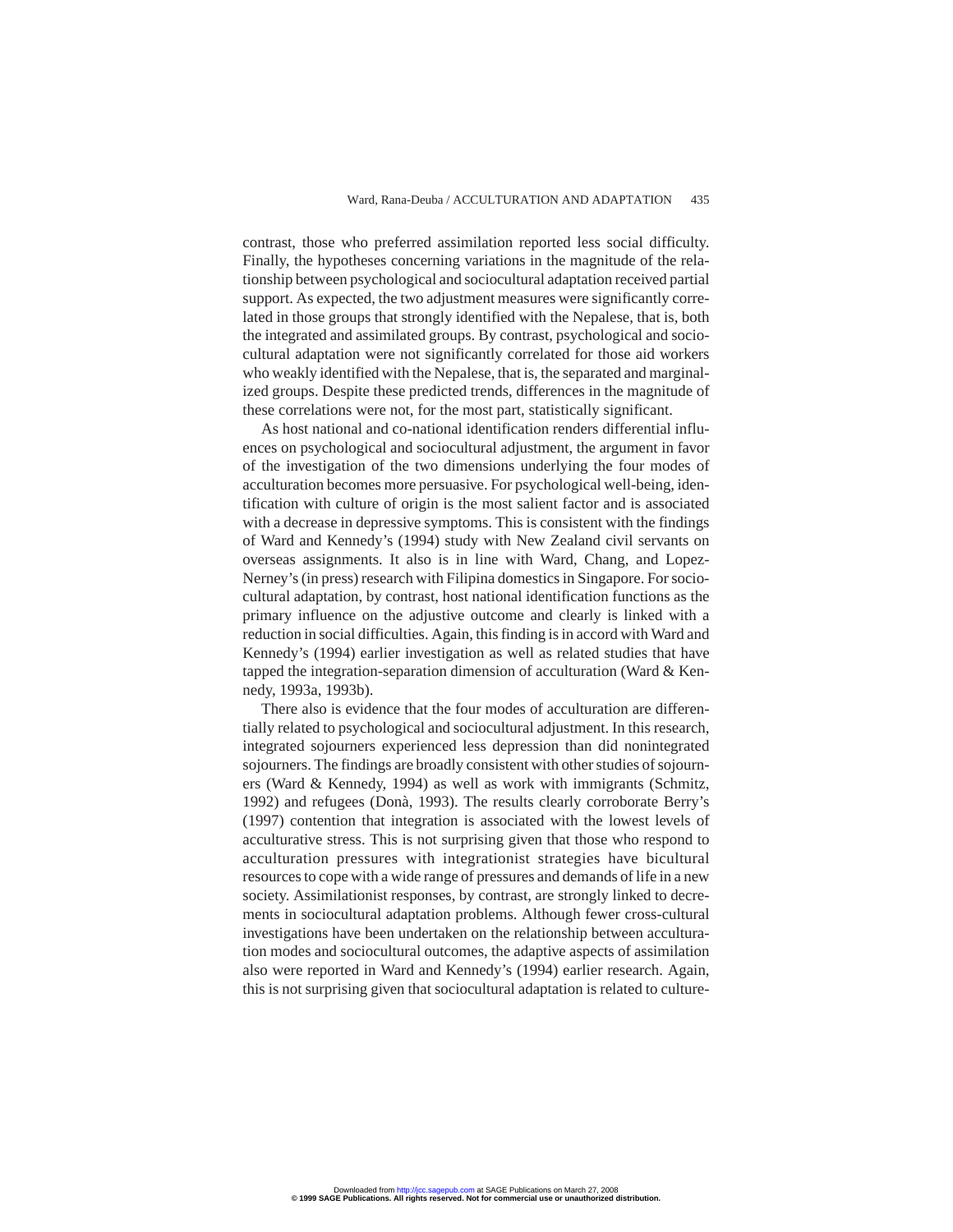specific skills. As would be expected, fewer difficulties are experienced by those who emulate host nationals.

The research also considered the variation in the magnitude of the relationship between psychological and sociocultural adaptation. Ward and colleagues previously have argued that the nature and substance of this relationship change according to the circumstances of acculturation. For example, research with Japanese students in New Zealand demonstrated that the strength of the correlation between psychological and sociocultural adjustment increases during the first year of residence (Ward et al., 1998). In addition, the correlation is greater in culturally proximal groups than in culturally distal groups (e.g., Malaysian students in Singapore vs. Malaysian students in New Zealand) and is greater in sedentary groups than in relocating groups (e.g., New Zealand students resident at home vs. New Zealand students abroad). Taken as a whole, the data suggest that the magnitude of the correlation between psychological and sociocultural adjustment increases with proximity to or integration with the host culture. The data reported in this study are consistent with these trends. Differential patterns are observed across the four acculturation modes, with significant correlations found for the integrated and assimilated groups but not for the separated or marginalized groups.

Methodological and theoretical issues have been raised by this study, and a new instrument, the Acculturation Index, has been offered as a comprehensive, valid, and flexible measurement of acculturation styles. First, it allows the assessment of the two dimensions, as well as the four modes, of acculturation. This provides more inclusive information about the relative influences of host national and co-national identification on adjustive outcomes. Second, the instrument is psychometrically sound, having demonstrated good reliability and eliminating potential confounds with the use of orthogonal subscales. Third, in practical terms, it is user-friendly, as 21 items are rated in parallel with reference to culture of origin and culture of contact, and the instrument requires very little modification for cross-cultural application.

Despite these advantages, there still is some controversy about the use of the Acculturation Index for the classification of acculturation styles. In this study, the measurement was used in conjunction with median splits to classify respondents into one of the four acculturation categories; however, questions may be raised about the precision of this assessment technique. Although host national and co-national identification represent independent domains of acculturation, it typically is the case (at least for sojourning samples) that co-national identification is somewhat greater than host national identification. Consequently, it might be argued that the assignment of research participants to one of the four acculturation categories under these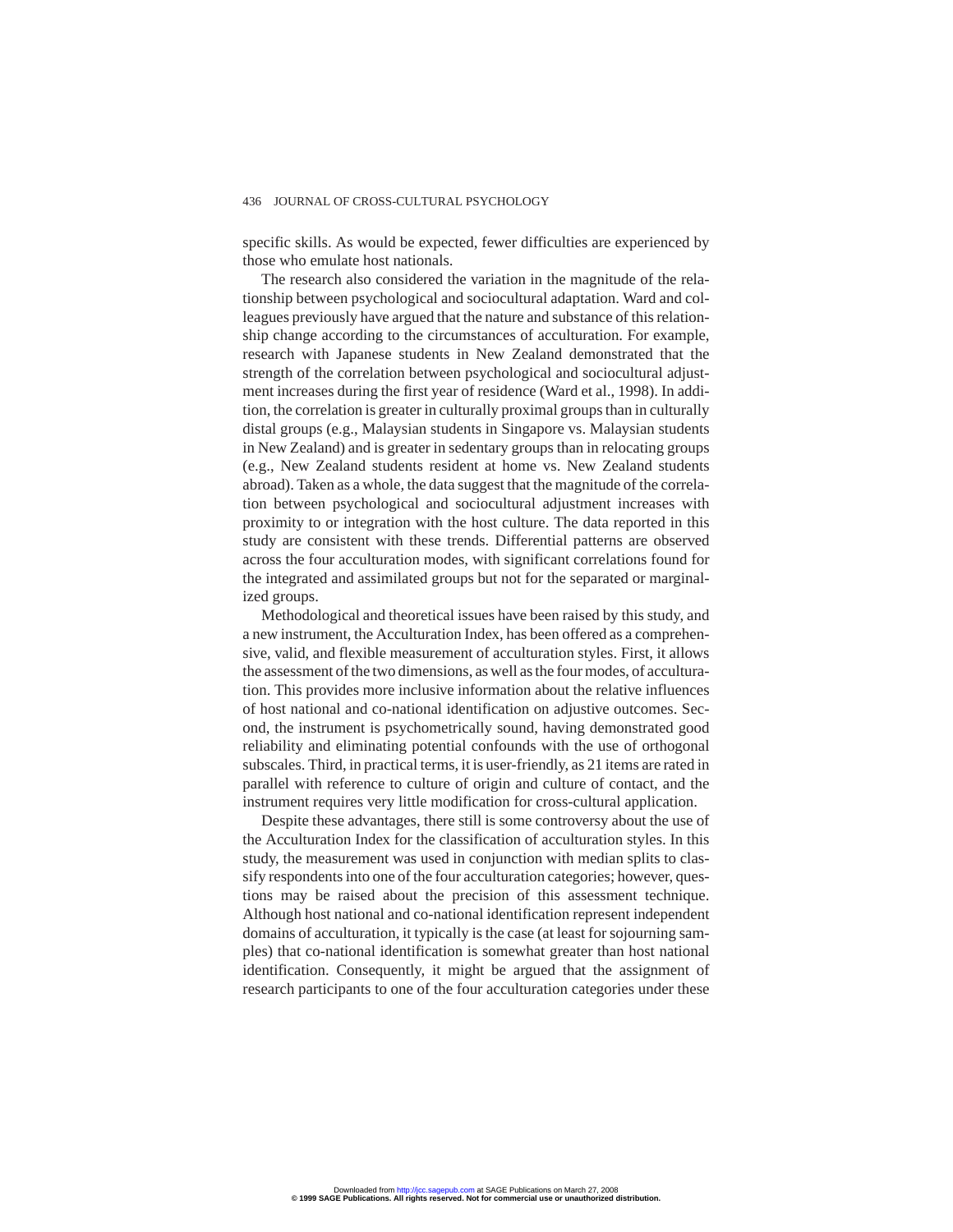conditions does not represent a pure measurement of integration, separation, marginalization, and assimilation. Indeed, we acknowledge that the use of median splits results in a relativistic categorization and that there are consequent limitations to cross-sample comparability. In addition, this split technique might have consequences for the interaction term in the analysis of variance that, in this research, proved insignificant.

The scalar midpoint approach advocated by Donà and Berry (1994), however, also has its shortcomings. In their earlier research on acculturation in Central American refugees, participants were assigned to one of the four acculturation categories on the basis of the scalar midpoints of the measurements of attitudes toward host nationals and co-nationals. This approach resulted in approximately 77% (*n* = 72) of the sample classified as integrated, 18% ( $n = 17$ ) as separated, and 4% ( $n = 4$ ) as assimilated; no respondents were classified as marginalized. Consequently, comparisons of adaptation across the four acculturation strategies were not possible.

The two studies considered, we would argue that both median and scalar midpoint splits may be useful in acculturation research and that the selection of the most appropriate method is likely to be influenced by sample-specific characteristics including migration status of the acculturating group. Although the midpoint split failed to accommodate meaningful cross-group comparisons in our sojourner sample or to produce four discernible acculturation categories in Donà and Berry's (1994) refugee research, it is possible that this split technique might be suitable for the effective classification and comparison of acculturation styles in long-term immigrants. This should be further explored in future research.

Research with the Acculturation Index has suggested that the two dimensions of acculturation (identification with own culture and with host culture) are at least as important as the four modes of acculturation (integration, assimilation, separation, and marginalization) in predicting adjustive outcomes. Still, there might be some dispute as to the best way in which to combine the analysis of the bidimensional and quadrimodal variables. This basically revolves around the decision to use categorical or continuous data and mean comparisons or correlational analyses to investigate the influences of identification and acculturation. Categorical approaches inevitably raise issues about the best techniques for splitting the data. In most cases, categorical approaches also result in losing a portion of the research sample, that is, those situated on the median or scalar midpoints. However, if the investigator is interested in making explicit comparisons across the four acculturation modes, then a categorical approach is the most appropriate choice. Median or scalar midpoint splits on the subscales of the Acculturation Index may be combined with analysis of variance that permits the investigation of the main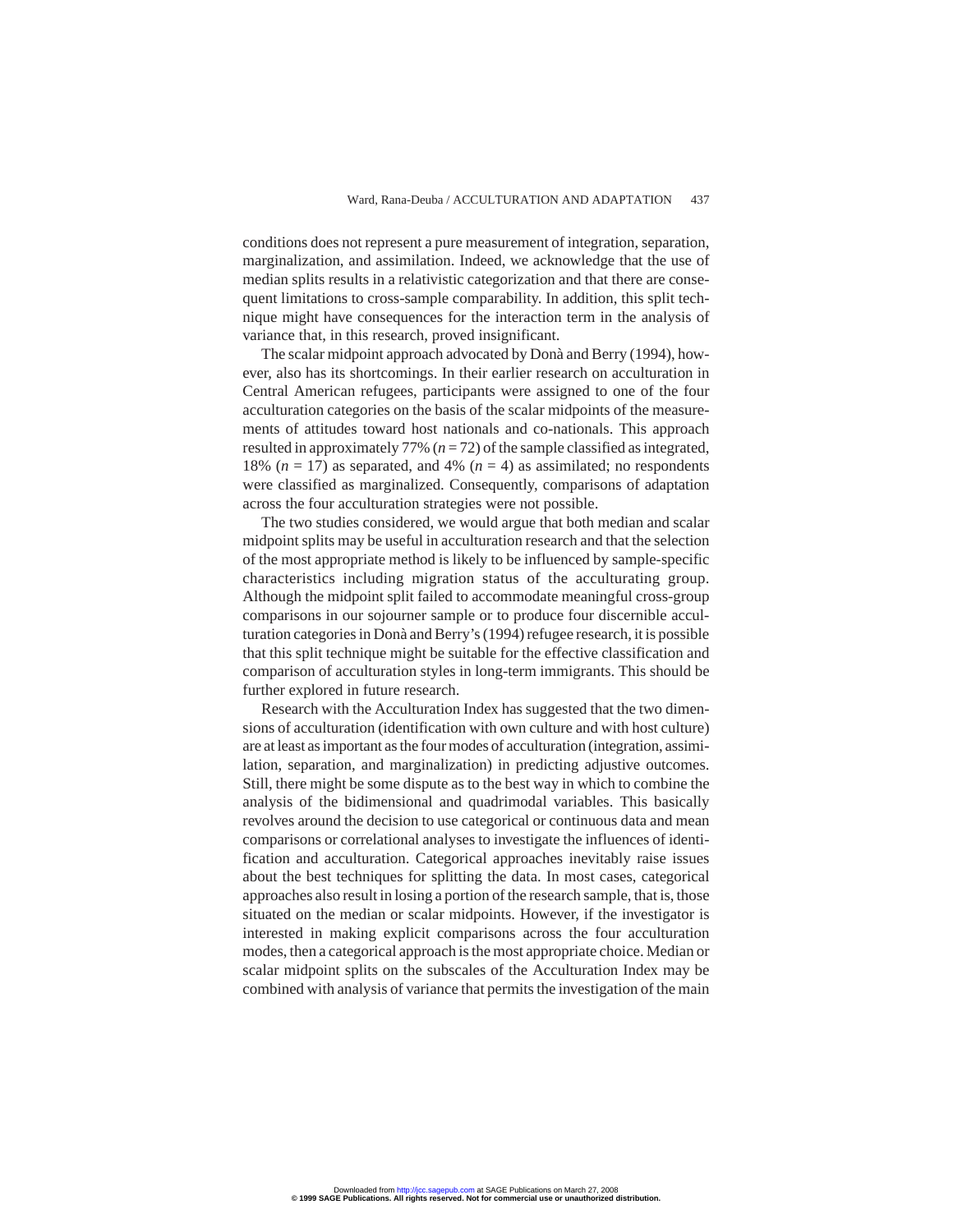effects of host national and co-national identification and the interaction effects of acculturation styles on adjustive outcomes. If specific hypotheses about the four acculturation modes are present, as in this study, then categorical splits may be effectively combined with planned comparisons.

Alternatively, the Acculturation Index subscales may be analyzed with the use of continuous data. This avoids contentious issues about subscale splits and makes more efficient use of the entire data set. The use of continuous data may be combined with a variety of multiple regression techniques that offer robust analysis of the main effects of host national and co-national identification but do not, on their own, permit direct comparisons across acculturation categories. The use of multiple regression accommodates the inclusion of an interaction term in the analysis; however, it cannot identify the four modes of acculturation unless subsequent categorical splits are conducted in post hoc analyses. Consequently, it is likely that this option would be more frequently selected by investigators who wish to emphasize the significance of host national and co-national identification rather than differences among the four acculturation modes. Ultimately, the choice of data types and analysis must be guided by both theoretical and statistical criteria, with particular reference to the hypotheses under consideration. In our research, the use of a median split categorical approach was necessary to test the range of hypotheses put forward.

All in all, it is acknowledged that the Acculturation Index is a relatively new measurement technique and has not yet stood the test of time. It bears some resemblance to Hutnik's (1991) approach to the measurement of ethnic identity and to Donà and Berry's (1994) assessment of acculturation attitudes. However, unlike Berry's four-scale measurements of acculturation attitudes that have been employed extensively across cultures and with sojourners, immigrants, native peoples, and refugees, the use of the Acculturation Index has been confined to sojourners, and the instrument, at present, has been limited to a small number of cross-cultural samples. Future investigations should shed more light on its cross-cultural and cross-sample utility.

In conclusion, this research has combined elements of Berry's conceptual framework for the analysis of acculturation attitudes with Ward's theorizing on the cross-cultural adjustment of sojourners. As acculturation styles are differentially associated with the two adjustment domains, the results corroborate the utility of the conceptual merger. In addition, the findings highlight the significance of host national and co-national identification, corroborate the validity of the quadri-modal approach to acculturation, and substantiate the empirical distinction of psychological and sociocultural adaptation. Methodological issues also are raised by the research, but the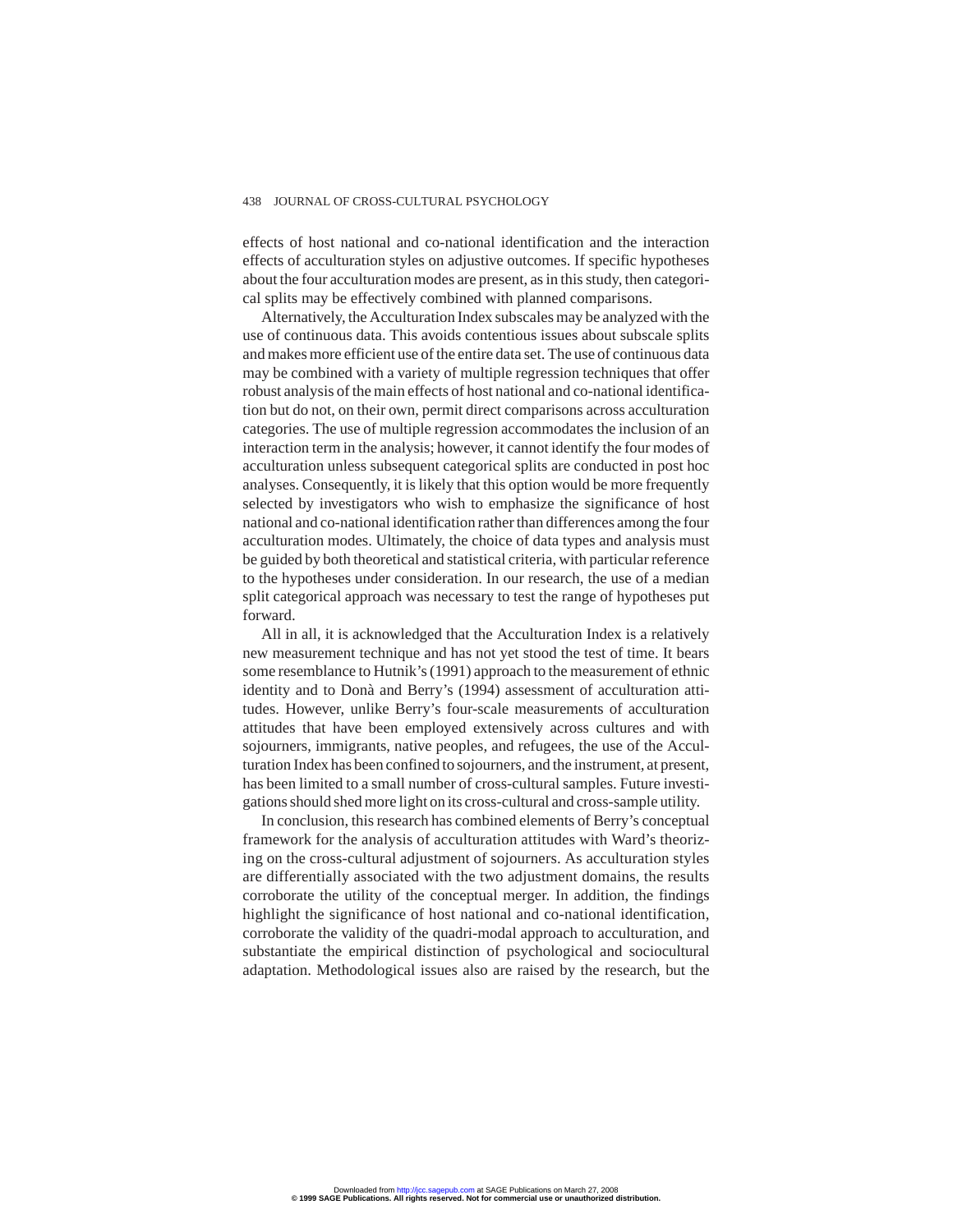psychometric properties of the Acculturation Index suggest methodological improvements in the investigation of acculturation and adaptation. Although this study represents an early attempt at blending theoretical approaches and offering new methodological advances, it is hoped that it eventually might serve as an integrative force in the vast and expanding literature on acculturation.

# **APPENDIX Acculturation Index Items**

- 1. Clothing
- 2. Pace of life
- 3. General knowledge
- 4. Food
- 5. Religious beliefs
- 6. Material comfort
- 7. Recreational activities
- 8. Self-identity
- 9. Family life
- 10. Accommodation/residence
- 11. Values
- 12. Friendships
- 13. Communication styles
- 14. Cultural activities
- 15. Language
- 16. Employment activities
- 17. Perceptions of co-nationals
- 18. Perceptions of Nepalese/host nationals
- 19. Political ideology
- 20. Worldview
- 21. Social customs

# **NOTES**

1. Various terms have been used to describe acculturation responses. Berry and colleagues typically have referred to acculturation attitudes and strategies. Given the nature of our measurement, however, we prefer acculturation styles or modes. Although these are somewhat imprecise terms, they have certain advantages over attitudes and strategies. *Attitudes*suggests only a cognitive perspective on acculturation, but our scales include behavioral factors as well. *Strategies* suggests a conscious, planned, and voluntary choice; however, acculturative changes may occur on the conscious or unconscious level, with planning or spontaneously, and as voluntary or involuntary activities.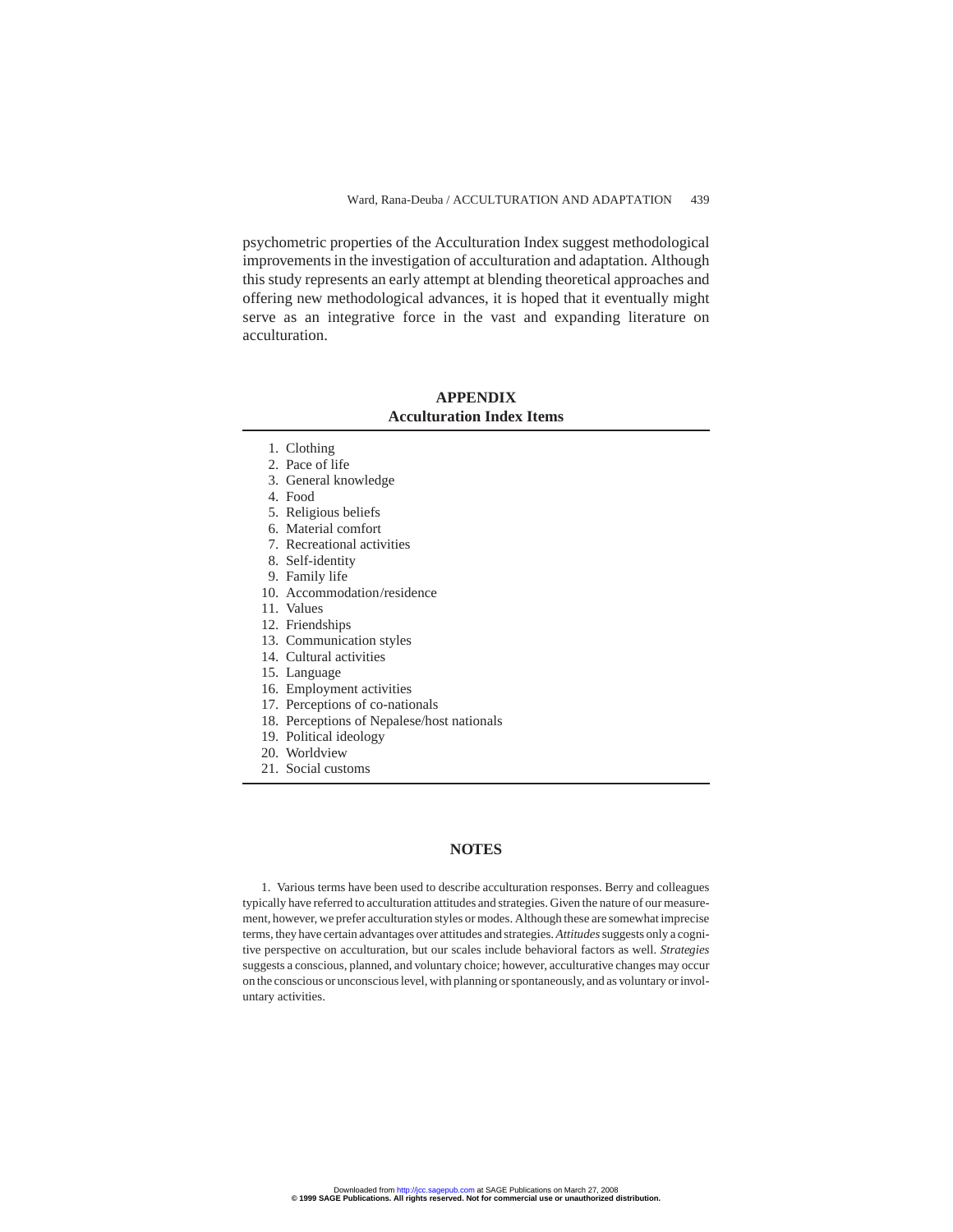2. Scores equal to or greater than the median were classified as high. This allowed retention of the entire sample and direct comparability of the analysis of variance and regression results. In both the median and scalar splits, only two cases were situated on the critical cutoffs.

3. One-tailed test.

4. We are indebted to Yoshi Kashima for suggesting the regression analysis.

# **REFERENCES**

- Berry, J. W. (1974). Psychological aspects of cultural pluralism. *Topics in Cultural Learning*, *2*, 17-22.
- Berry, J. W. (1984). Cultural relations in plural societies. In N. Miller & M. Brewer (Eds.), *Groups in contact* (pp. 11-27). San Diego: Academic Press.
- Berry, J. W. (1990). Psychology of acculturation. In R. W. Brislin (Ed.), *Applied cross-cultural psychology* (pp. 232-253). Newbury Park, CA: Sage.
- Berry, J. W. (1994). Acculturation and psychological adaptation. In A.-M. Bouvry, F.J.R. van de Vijver, & P. Schmitz (Eds.), *Journeys into cross-cultural psychology* (pp. 129-141). Lisse, Netherlands: Swets & Zeitlinger.
- Berry, J. W. (1997). Immigration, acculturation, and adaptation. *Applied Psychology: An International Review*, *46*, 5-34.
- Berry, J. W., & Annis, R. C. (1974). Acculturative stress: The role of ecology, culture, and differentiation. *Journal of Cross-Cultural Psychology*, *5*, 382-406.
- Berry, J. W., & Kim, U. (1988). Acculturation and mental heath. In P. Dasen, J. W. Berry, & N. Sartorius (Eds.), *Health and cross-cultural psychology* (pp. 207-236). London: Sage.
- Berry, J. W., Kim, U., Minde, T., & Mok, D. (1987). Comparative studies of acculturative stress. *International Migration Review*, *21*, 491-511.
- Berry, J. W., Kim, U., Power, S., Young, M., & Bujaki, M. (1989). Acculturation studies in plural societies. *Applied Psychology: An International Review*, *38*, 135-186.
- Berry, J. W., & Kwak, K. (1996, August). *International Comparative Study of Ethnocultural Youth*. Paper presented at the XIII International Congress of the International Association for Cross-Cultural Psychology, Montreal.
- Berry, J. W., Wintrob, R., Sindell, P. S., & Mawhinney, T. A. (1982). Psychological adaptation to culture change among the James Bay Cree. *Naturaliste Canadien*, *109*, 965-975.
- Donà, G. (1993). *Acculturation, coping, and mental health of Guatemalan refugees living in settlements in Mexico*. Unpublished doctoral dissertation, Queen's University, Kingston, Canada.
- Donà, G., & Berry, J. W. (1994). Acculturation attitudes and acculturative stress of Central American refugees. *International Journal of Psychology*, *29*, 57-70.
- Furnham, A., & Bochner, S. (1982). Social difficulty in a foreign culture: An empirical study of culture shock. In S. Bochner (Ed.), *Cultures in contact: Studies in cross-cultural interaction* (pp. 161-198). Oxford, UK: Pergamon.
- Graves, T. D. (1967). Psychological acculturation in a tri-ethnic community. *Southwestern Journal of Anthropology*, *23*, 337-350.
- Hutnik, N. (1991). *Ethnic minority identity: A social psychological perspective*. Oxford, UK: Clarendon.
- Khrishnan, A., & Berry, J. W. (1992). Acculturative stress and acculturation attitudes among Indian immigrants to the United States.*Psychology and Developing Societies*, *4*, 187-212.
- Kim, U., & Berry, J. W. (1985). Acculturation attitudes of Korean immigrants in Toronto. In I. Reyes-Lagunes & Y. H. Poortinga (Eds.), *From a different perspective: Studies of behavior across cultures* (pp. 93-105). Lisse, Netherlands: Swets & Zeitlinger.
- Pruegger, V. (1993). *Aboriginal and non-Aboriginal work values*. Unpublished doctoral dissertation, Queen's University, Kingston, Canada.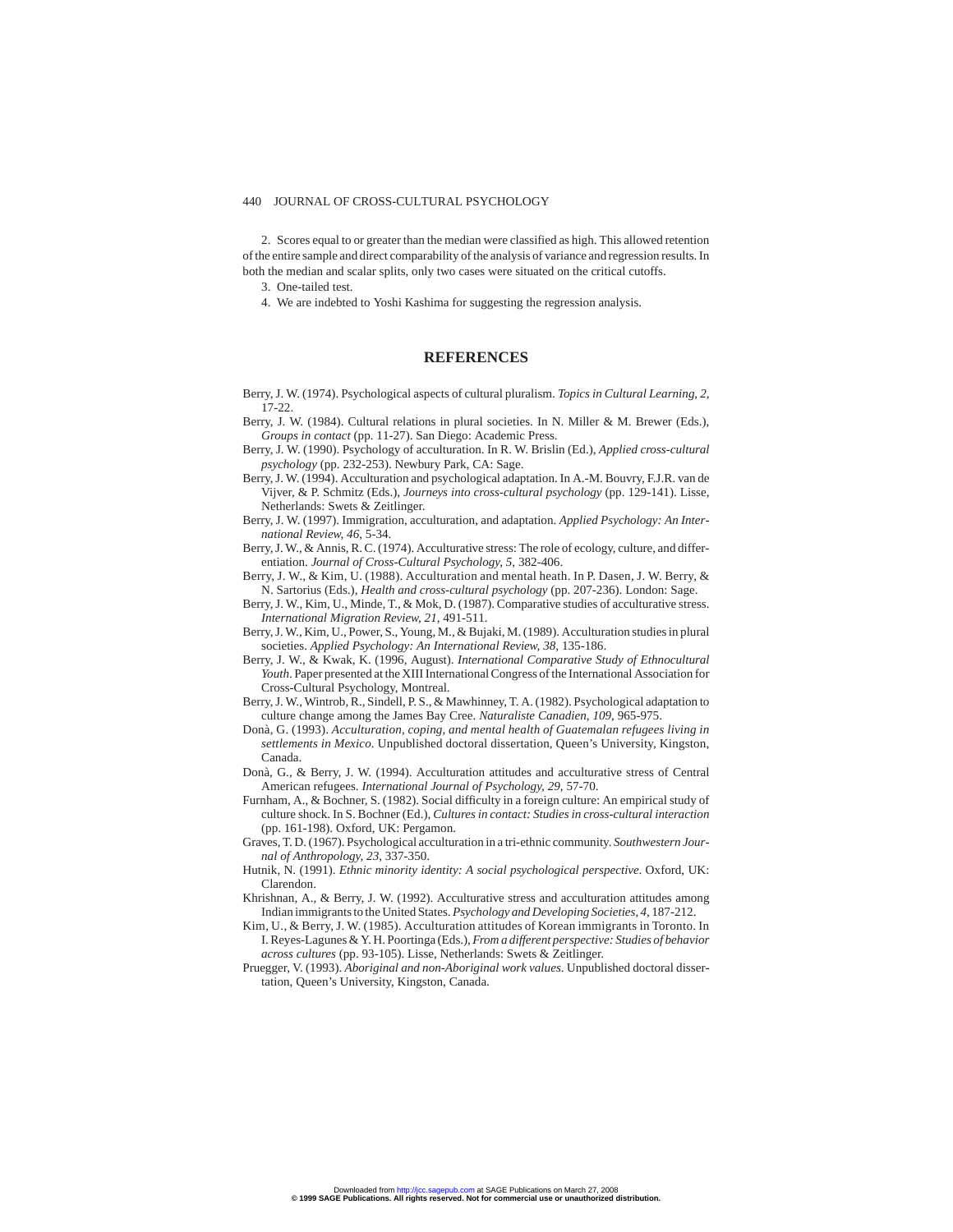- Rudmin, F. W. (1996, August). *Critical review of acculturation*. Paper presented at the XIII International Congress of the International Association for Cross-Cultural Psychology, Montreal.
- Schmitz, P. (1992). Immigrant physical and mental health. *Psychology and Developing Societies*, *4*, 117-131.
- Searle, W., & Ward, C. (1990). The prediction of psychological and sociocultural adjustment during cross-cultural transitions. *International Journal of Intercultural Relations*, *14*, 449- 464.
- Stone Feinstein, B.E., & Ward, C. (1990). Loneliness and psychological adjustment of sojourners: New perspectives on culture shock. In D. M. Keats, D. Munro, & L. Mann (Eds.), *Heterogeneity in cross-cultural psychology* (pp. 537-547). Lisse, Netherlands: Swets & Zeitlinger.
- Ward, C. (1996). Acculturation. In D. Landis & R. Bhagat (Eds.), *Handbook of intercultural training* (pp. 124-147). Thousand Oaks, CA: Sage.
- Ward, C., Chang, W., & Lopez-Nerney, S. (in press). Psychological and sociocultural adjustment of Filipina domestic workers in Singapore. In J. C. Lasry, J. G. Adair, & K. L. Dion (Eds.), *Latest contributions to cross-cultural psychology*. Lisse, Netherlands: Swets & Zeitlinger.
- Ward, C., & Kennedy, A. (1992). Locus of control, mood disturbance, and social difficulty during cross-cultural transitions.*International Journal of Intercultural Relations*, *16*, 175-194.
- Ward, C., & Kennedy, A. (1993a). Psychological and sociocultural adjustment during crosscultural transitions: A comparison of secondary students overseas and at home. *International Journal of Psychology*, *28*, 129-147.
- Ward, C., & Kennedy, A. (1993b). Where's the culture in cross-cultural transition? Comparative studies of sojourner adjustment. *Journal of Cross-Cultural Psychology*, *24*, 221-249.
- Ward, C., & Kennedy, A. (1994). Acculturation strategies, psychological adjustment, and sociocultural competence during cross-cultural transitions. *International Journal of Intercultural Relations*, *18*, 329-343.
- Ward, C., & Kennedy, A. (1996a). Before and after cross-cultural transition: A study of New Zealand volunteers on field assignments. In H. Grad, A. Blanco, & J. Georgas (Eds.), *Key issues in cross-cultural psychology* (pp. 138-154). Lisse, Netherlands: Swets & Zeitlinger.
- Ward, C., & Kennedy, A. (1996b). Crossing cultures: The relationship between psychological and sociocultural dimensions of cross-cultural adjustment. In J. Pandey, D. Sinha, & D.P.S. Bhawuk (Eds.), *Asian contributions to cross-cultural psychology* (pp. 289-306). New Delhi, India: Sage.
- Ward, C., Okura, Y., Kennedy, A., & Kojima, T. (1998). The U-curve on trial: A longitudinal study of psychological and sociocultural adjustment during cross-cultural transition. *International Journal of Intercultural Relations*, *22*, 277-291.
- Ward, C., & Searle, W. (1991). The impact of value discrepancies and cultural identity on psychological and sociocultural adjustment of sojourners.*International Journal of Intercultural Relations*, *15*, 209-225.
- Zung, W.W.K. (1965). A self-rating depression scale.*Archives of General Psychiatry*, *12*, 63-70.
- Zung, W.W.K. (1969). A cross-cultural survey of symptoms in depression. *American Journal of Psychiatry*, *126*, 116-121.

*Colleen Ward was born in New Orleans, Louisiana, and started her cross-cultural sojourns as a Ph.D. student at the University of Durham in England. She has since held teaching and research positions at the University of the West Indies (Trinidad), the Science University of Malaysia, Canterbury University (New Zealand), and the National University of Singapore. She serves on the editorial board of the* Journal of Cross-Cultural Psychology *and the* International Journal of Intercultural Relations*.*